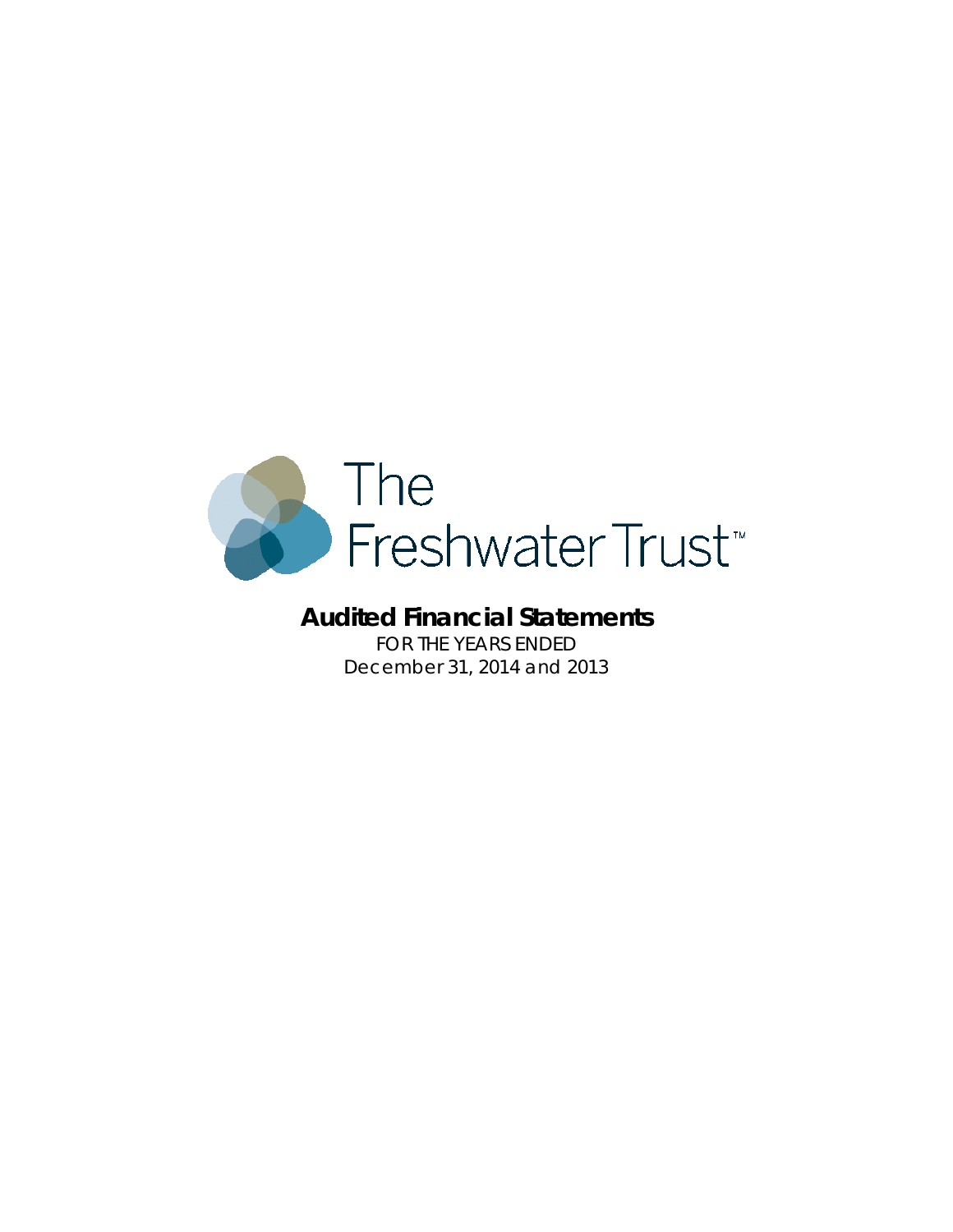#### **THE FRESHWATER TRUST**

#### TABLE OF CONTENTS

Page

| <b>INDEPENDENT AUDITOR'S REPORT</b>                                                                                                                                                                                                | $1 - 2$        |
|------------------------------------------------------------------------------------------------------------------------------------------------------------------------------------------------------------------------------------|----------------|
| <b>FINANCIAL STATEMENTS</b>                                                                                                                                                                                                        |                |
| <b>Statements of Financial Position</b>                                                                                                                                                                                            | 3              |
| Statement of Activities - December 31, 2014                                                                                                                                                                                        | 4              |
| Statement of Activities - December 31, 2013                                                                                                                                                                                        | 5              |
| Statement of Functional Expenses - December 31, 2014                                                                                                                                                                               | 6              |
| Statement of Functional Expenses - December 31, 2013                                                                                                                                                                               | $\overline{7}$ |
| <b>Statements of Cash Flows</b>                                                                                                                                                                                                    | 8              |
| Notes to Financial Statements                                                                                                                                                                                                      | $9 - 22$       |
| SUPPLEMENTARY SCHEDULES                                                                                                                                                                                                            |                |
| Schedule of Expenditures of Federal Awards                                                                                                                                                                                         | 23-24          |
| Notes to Schedules of Expenditures of Federal Awards                                                                                                                                                                               | 25             |
| INDEPENDENT AUDITOR'S REPORT ON INTERNAL CONTROL OVER FINANCIAL<br>REPORTING AND ON COMPLIANCE AND OTHER MATTERS BASED ON AN<br>AUDIT OF FINANCIAL STATEMENTS PERFORMED IN ACCORDANCE WITH<br><b>GOVERNMENT AUDITING STANDARDS</b> | 26-27          |
| INDEPENDENT AUDITOR'S REPORT ON COMPLIANCE FOR EACH MAJOR<br>PROGRAM AND ON INTERNAL CONTROL OVER COMPLIANCE REQUIRED BY<br><b>OMB CIRCULAR A-133</b>                                                                              | 28-29          |
| Schedule of Findings and Questioned Costs                                                                                                                                                                                          | $30 - 32$      |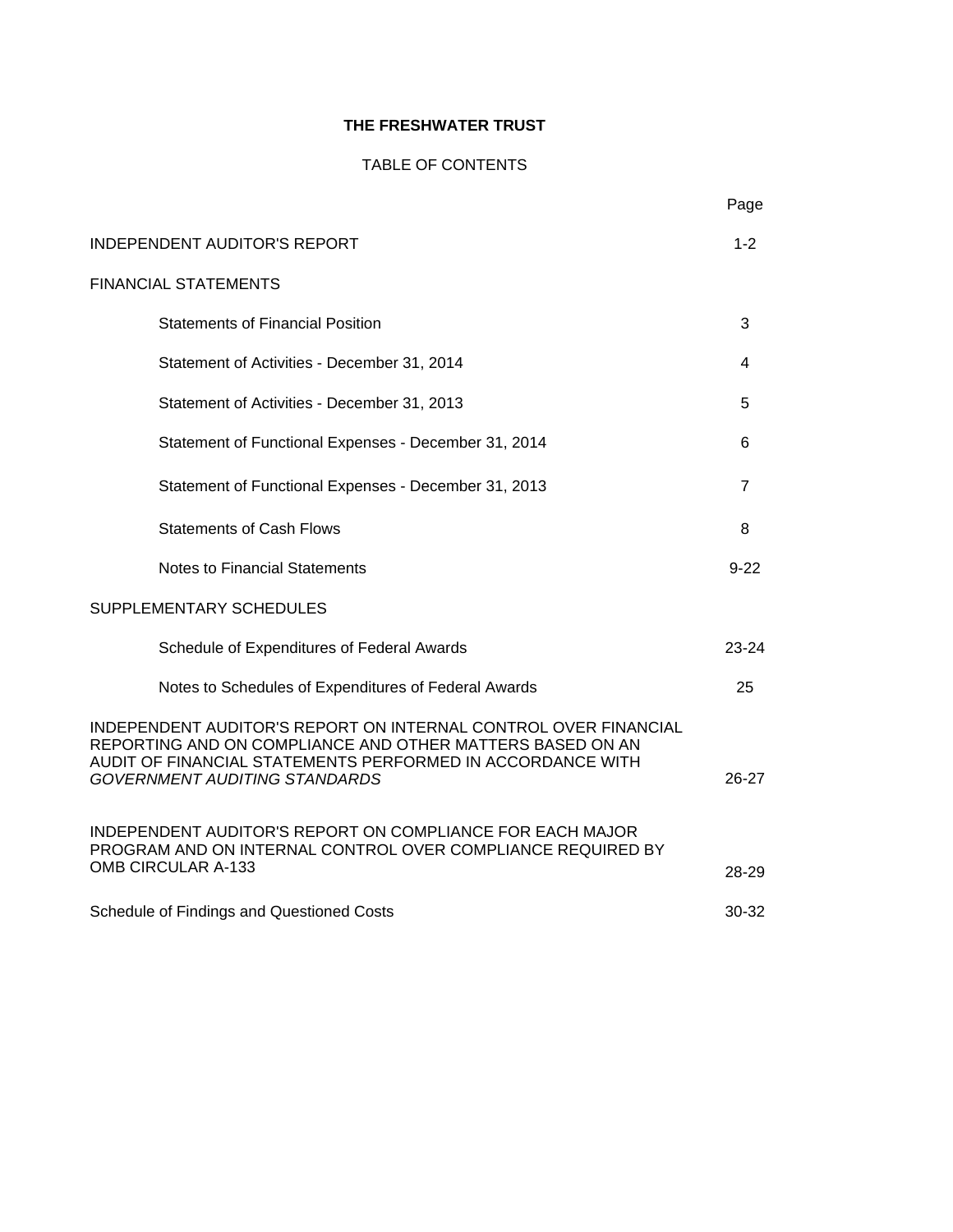

#### **INDEPENDENT AUDITOR'S REPORT**

#### **To the Board of Directors of**

The Freshwater Trust

#### **Report on the Financial Statements**

We have audited the accompanying financial statements of The Freshwater Trust (a nonprofit organization) which comprise the statements of financial position as of December 31, 2014 and 2013, and the related statements of activities, functional expenses, and cash flows for the years then ended, and the related notes to the financial statements.

#### *Management's Responsibility for the Financial Statements*

Management is responsible for the preparation and fair presentation of these financial statements in accordance with accounting principles generally accepted in the United States of America; this includes the design, implementation, and maintenance of internal control relevant to the preparation and fair presentation of financial statements that are free from material misstatement, whether due to fraud or error.

#### *Auditor's Responsibility*

Our responsibility is to express an opinion on these financial statements based on our audits. We conducted our audits in accordance with auditing standards generally accepted in the United States of America and the standards applicable to financial audits contained in *Government Auditing Standards*, issued by the Comptroller General of the United States. Those standards require that we plan and perform the audit to obtain reasonable assurance about whether the financial statements are free of material misstatement.

An audit involves performing procedures to obtain audit evidence about the amounts and disclosures in the financial statements. The procedures selected depend on the auditor's judgment, including the assessment of the risks of material misstatement of the financial statements, whether due to fraud or error. In making those risk assessments, the auditor considers internal control relevant to the entity's preparation and fair presentation of the financial statements in order to design audit procedures that are appropriate in the circumstances, but not for the purpose of expressing an opinion on the effectiveness of the entity's internal control. Accordingly, we express no such opinion. An audit also includes evaluating the appropriateness of accounting policies used and the reasonableness of significant accounting estimates made by management, as well as evaluating the overall presentation of the financial statements.

We believe that the audit evidence we have obtained is sufficient and appropriate to provide a basis for our opinion.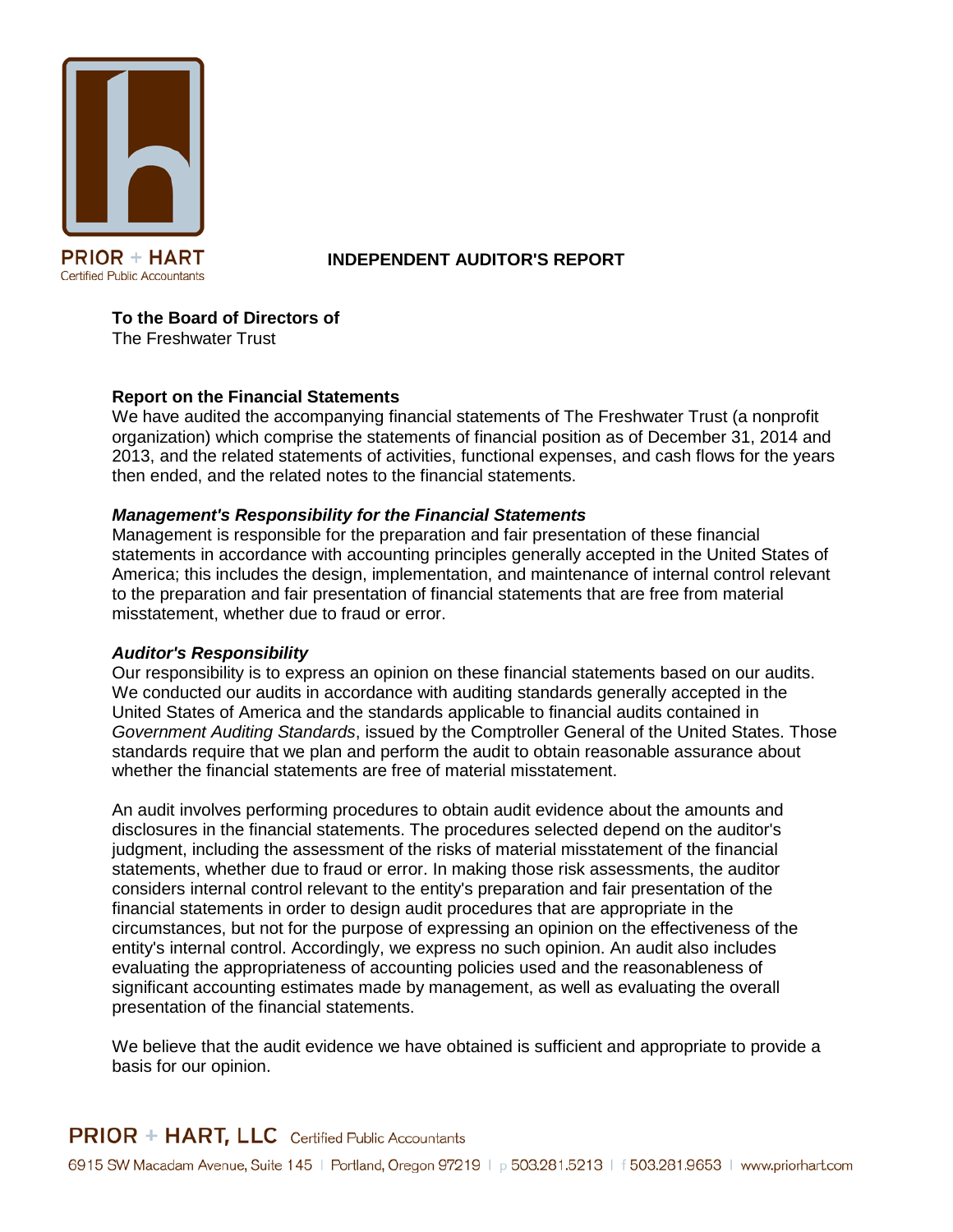#### *Opinion*

In our opinion, the financial statements referred to above present fairly, in all material respects, the financial position of The Freshwater Trust as of December 31, 2014 and 2013, and the changes in its net assets and its cash flows for the years then ended in accordance with accounting principles generally accepted in the United States of America.

#### *Other Matters*

#### *Other Information*

Our audit was conducted for the purpose of forming an opinion on the financial statements as a whole. The accompanying schedule of expenditures of federal awards, as required by Office of Management and Budget Circular A-133, *Audits of States and Local Governments, and Non-Profit Organizations*, is presented for purposes of additional analysis and is not a required part of the financial statements. Such information is the responsibility of management and was derived from and relates directly to the underlying accounting and other records used to prepare the financial statements. The information has been subjected to the auditing procedures applied in the audit of the financial statements and certain additional procedures, including comparing and reconciling such information directly to the underlying accounting and other records used to prepare the financial statements or to the financial statements themselves, and other additional procedures in accordance with auditing standards generally accepted in the United States of America. In our opinion, the information is fairly stated, in all material respects, in relation to the financial statements as a whole.

#### **Other Reporting Required by** *Government Auditing Standards*

In accordance with *Government Auditing Standards,* we have also issued our report dated May 15, 2015 on our consideration of The Freshwater Trust's internal control over financial reporting and on our tests of its compliance with certain provisions of laws, regulations, contracts, and grant agreements and other matters. The purpose of that report is to describe the scope of our testing of internal control over financial reporting and compliance and the results of that testing, and not to provide an opinion on internal control over financial reporting or on compliance. That report is an integral part of an audit performed in accordance with *Government Auditing Standards* in considering The Freshwater Trust's internal control over financial reporting and compliance.

Prior + Hart, LLC

Certified Public Accountants

May 15, 2015 Portland, Oregon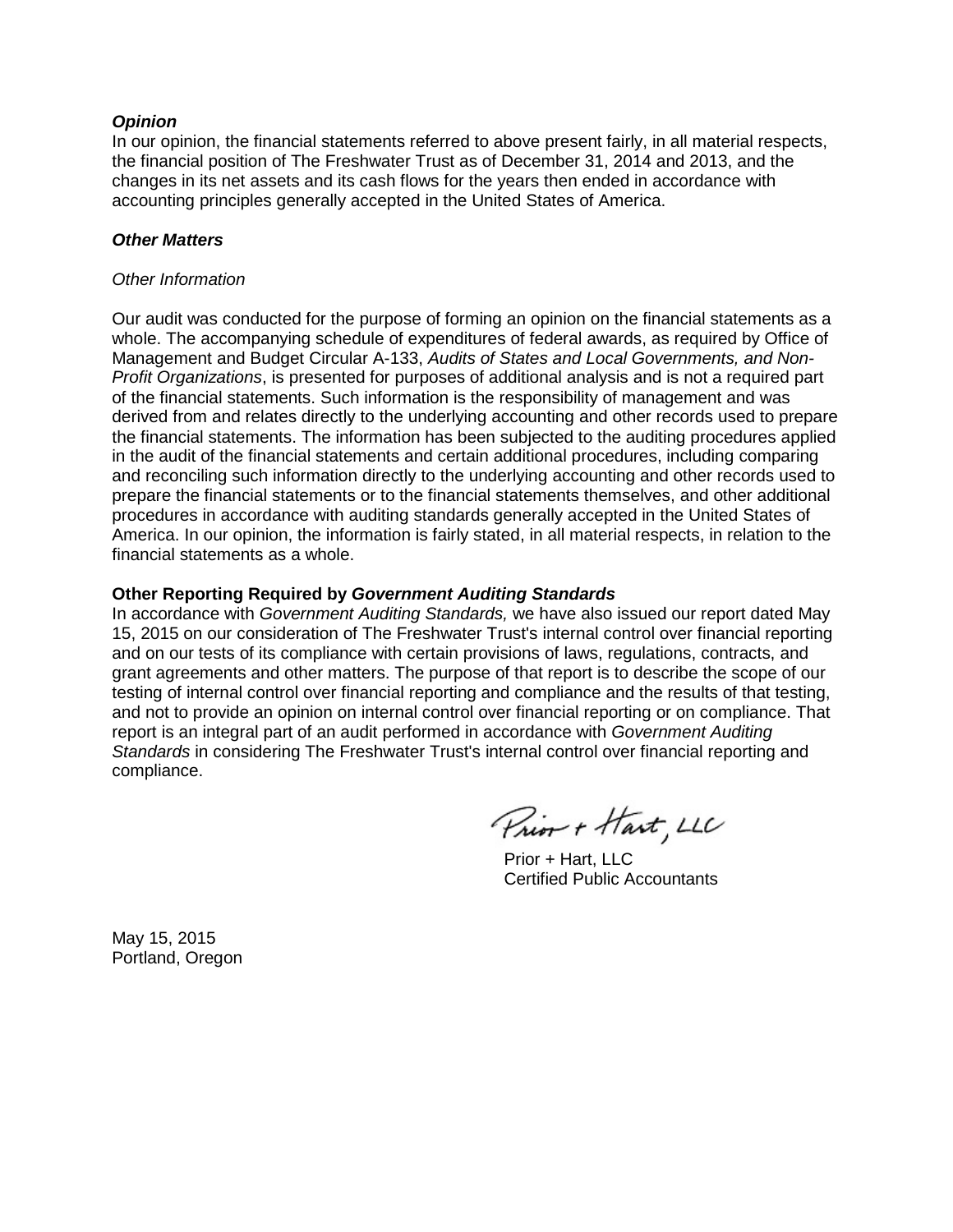## THE FRESHWATER TRUST **Statements of Financial Position**

December 31, 2014 and 2013

### **ASSETS**

|                                                     | 2014                              | 2013                        |
|-----------------------------------------------------|-----------------------------------|-----------------------------|
| <b>Current Assets:</b><br>Cash and cash equivalents | \$<br>1,516,735                   | 1,582,494<br>\$             |
| Investments - other, short term                     | 1,239,452                         |                             |
| Grants and fees receivable                          | 2,277,741                         | 1,253,655                   |
| Prepaid expenses                                    | 47,091                            | 39,281                      |
| Deposits                                            | 24,984                            | 23,594                      |
| <b>Total Current Assets</b>                         | 5,106,003                         | 2,899,024                   |
| Property and Equipment, net                         | 64,682                            | 68,394                      |
| Beneficial interest held by others                  | 120,107                           | 116,380                     |
| StreamBank software, net                            | 922,865                           | 961,927                     |
| Water rights interest                               | 1,209,873                         | 1,167,666                   |
| <b>Total Assets</b>                                 | 7,423,530                         | <u>\$5,213,391</u>          |
|                                                     | <b>LIABILITIES AND NET ASSETS</b> |                             |
| <b>Current Liabilities:</b>                         |                                   |                             |
| Accounts payable                                    | \$<br>251,846                     | \$<br>189,279               |
| <b>Accrued interest</b>                             | 17,444                            | 14,222                      |
| Line of credit                                      |                                   | 56,606                      |
| <b>Payroll liabilities</b>                          | 101,337                           | 70,347                      |
| Pension obligation                                  | 30,610                            | 30,531                      |
| <b>Total Current Liabilities</b>                    | 401,237                           | 360,985                     |
| Other liabilities:                                  |                                   |                             |
| Landowner payable                                   |                                   | 15,000                      |
| Deferred revenue                                    | 22,500                            | 63,065                      |
| PRI loan payable                                    | 4,000,000                         | 2,000,000                   |
| <b>Total Liabilities</b>                            | 4,423,737                         | 2,439,050                   |
| <b>Net Assets:</b>                                  |                                   |                             |
| Unrestricted                                        | 2,650,498                         | 2,525,984                   |
| <b>Temporarily restricted</b>                       | 248,108                           | 150,338                     |
| Permanently restricted                              | 101,187                           | 98,019                      |
| <b>Total Net Assets</b>                             | 2,999,793                         | 2,774,341                   |
| <b>Total Liabilities and Net Assets</b>             | 7,423,530<br>$\mathfrak{L}$       | 5,213,391<br>$\mathfrak{L}$ |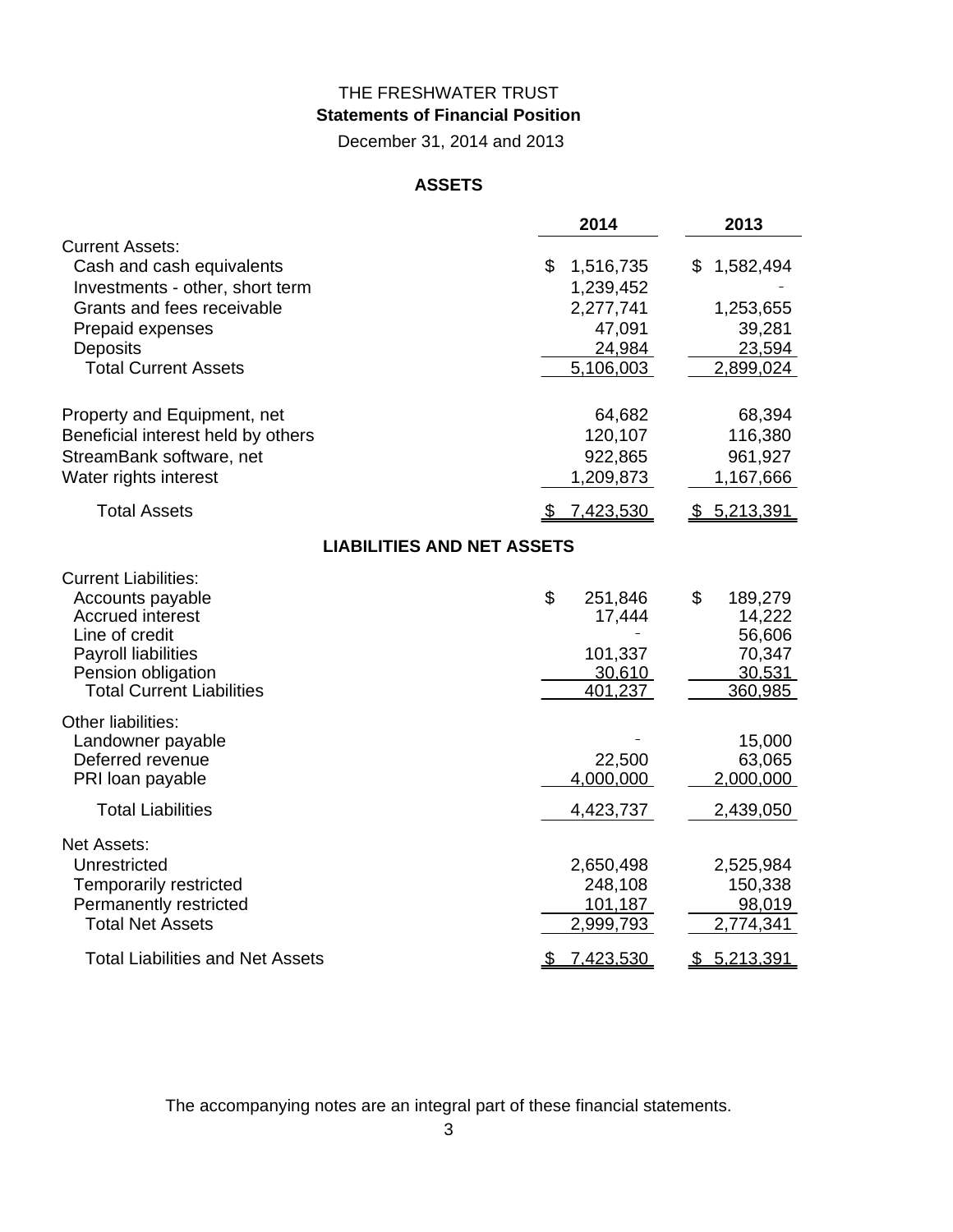#### THE FRESHWATER TRUST

#### **Statement of Activities**

Year Ended December 31, 2014

|                                          |                     | <b>Temporarily</b>   | <b>Permanently</b>   |                    |
|------------------------------------------|---------------------|----------------------|----------------------|--------------------|
|                                          | <b>Unrestricted</b> | <b>Restricted</b>    | <b>Restricted</b>    | <b>Total</b>       |
| Revenues, gains and other support:       |                     |                      |                      |                    |
| Grants and contributions                 | \$<br>384,642       | \$2,666,867          | \$                   | 3,051,509          |
| Individual giving                        | 174,552             |                      |                      | 174,552            |
| <b>Water Quality Trading income</b>      | 4,035,529           |                      |                      | 4,035,529          |
| Special events income                    | 455,353             |                      |                      | 455,353            |
| In-kind donations                        | 44,070              | 177,139              |                      | 221,209            |
| Interest income                          | 344                 |                      |                      | 344                |
| Net gain on investments                  | 11                  |                      | 3,168                | 3,179              |
| Gain on asset dispositions               | 4,032               |                      |                      | 4,032              |
| Sales and other revenues                 | 643                 |                      |                      | 643                |
| Total revenues, gains and other support  | 5,099,176           | 2,844,006            | 3,168                | 7,946,350          |
| Net assets released from restrictions    | 2,746,236           | (2,746,236)          |                      |                    |
| Total revenues, gains, other support and |                     |                      |                      |                    |
| net assets released from restrictions    | 7,845,412           | 97,770               | 3,168                | 7,946,350          |
| <b>Expenses</b>                          |                     |                      |                      |                    |
| Program services                         | 6,076,558           |                      |                      | 6,076,558          |
| Special events                           | 333,034             |                      |                      | 333,034            |
| Development expenses                     | 522,614             |                      |                      | 522,614            |
| General and administrative               | 830,899             |                      |                      | 830,899            |
| <b>Total Expenses</b>                    | 7,763,105           |                      |                      | 7,763,105          |
| Change in Net Assets                     | 82,307              | 97,770               | 3,168                | 183,245            |
| Net Assets, Beginning of Year            | 2,525,984           | 150,338              | 98,019               | 2,774,341          |
| Permanent water rights interest          | 42,207              |                      |                      | 42,207             |
| Net Assets, End of year                  | \$2,650,498         | 248,108<br><u>\$</u> | 101,187<br><u>\$</u> | <u>\$2,999,793</u> |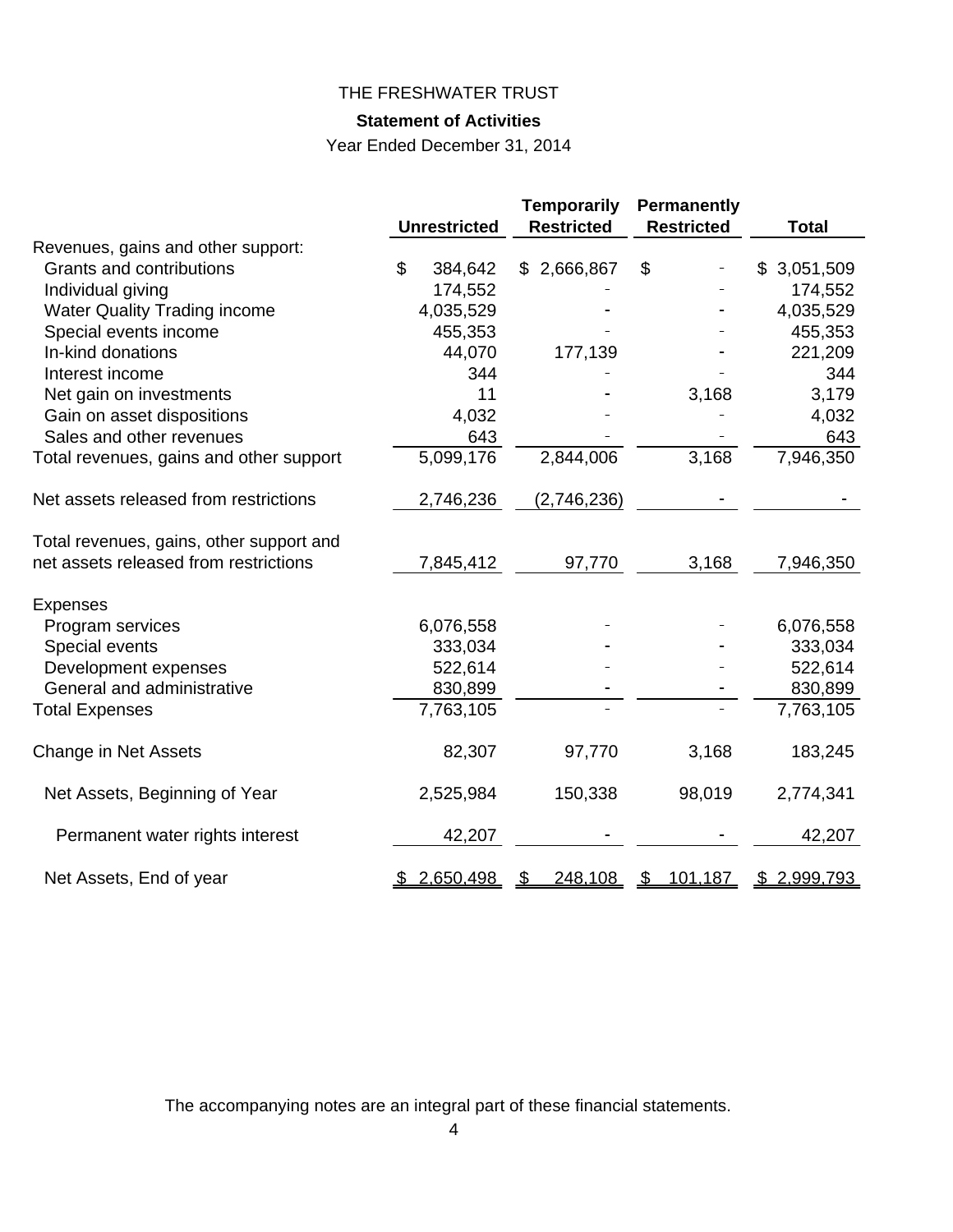#### THE FRESHWATER TRUST

#### **Statement of Activities**

Year Ended December 31, 2013

|                                          | <b>Unrestricted</b> | <b>Temporarily</b><br><b>Restricted</b> |                | <b>Permanently</b><br><b>Restricted</b> | <b>Total</b> |
|------------------------------------------|---------------------|-----------------------------------------|----------------|-----------------------------------------|--------------|
| Revenues, gains and other support:       |                     |                                         |                |                                         |              |
| Grants and contributions                 | \$<br>212,852       | \$2,197,997                             | \$             |                                         | \$2,410,849  |
| Individual giving                        | 273,304             |                                         |                |                                         | 273,304      |
| <b>Water Quality Trading income</b>      | 2,113,782           |                                         |                |                                         | 2,113,782    |
| Special events income                    | 575,723             |                                         |                |                                         | 575,723      |
| In-kind donations                        | 47,190              | 167,924                                 |                |                                         | 215,114      |
| Interest income                          | 526                 |                                         |                |                                         | 526          |
| Net gain on investments                  | 1,877               |                                         |                | 10,636                                  | 12,513       |
| Total revenues, gains and other support  | 3,225,254           | 2,365,921                               |                | 10,636                                  | 5,601,811    |
| Net assets released from restrictions    | 2,593,455           | (2,593,455)                             |                |                                         |              |
| Total revenues, gains, other support and |                     |                                         |                |                                         |              |
| net assets released from restrictions    | 5,818,709           | (227, 534)                              |                | 10,636                                  | 5,601,811    |
| <b>Expenses</b>                          |                     |                                         |                |                                         |              |
| Program services                         | 4,563,240           |                                         |                |                                         | 4,563,240    |
| Special events                           | 325,893             |                                         |                |                                         | 325,893      |
| Development expenses                     | 423,647             |                                         |                |                                         | 423,647      |
| General and administrative               | 726,171             |                                         |                |                                         | 726,171      |
| <b>Total Expenses</b>                    | 6,038,951           |                                         |                |                                         | 6,038,951    |
| Change in Net Assets                     | (220, 242)          | (227, 534)                              |                | 10,636                                  | (437, 140)   |
| Net Assets, Beginning of Year            | 2,606,877           | 377,872                                 |                | 87,383                                  | 3,072,132    |
| <b>StreamBank software</b>               | 139,349             |                                         |                |                                         | 139,349      |
| Net Assets, End of year                  | \$2,525,984         | $\mathfrak{F}$<br>150,338               | $\mathfrak{F}$ | 98,019                                  | \$2,774,341  |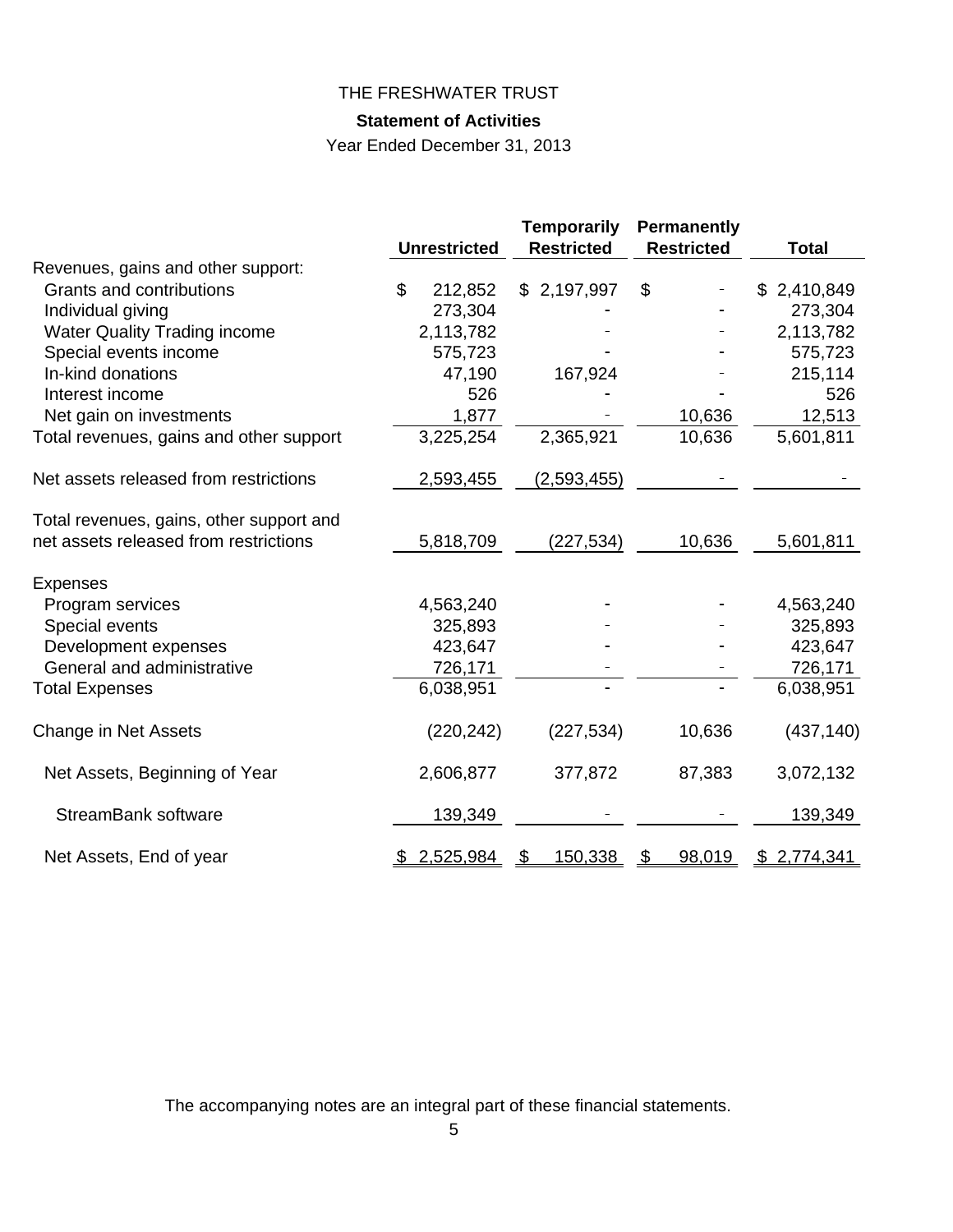#### THE FRESHWATER TRUST **Statement of Functional Expenses** Year Ended December 31, 2014

|                                           |                         |           | <b>Support Services</b> |                   |    |             |                             |         |                          |
|-------------------------------------------|-------------------------|-----------|-------------------------|-------------------|----|-------------|-----------------------------|---------|--------------------------|
|                                           | <b>Program Services</b> |           |                         | Special<br>Events |    | Development | General &<br>Administration |         | Total<br><b>Expenses</b> |
| Payroll and related costs                 | \$                      | 2,259,479 | \$                      | 40,926            | \$ | 366,781     | \$                          | 637,299 | \$3,304,485              |
| Advertising and promotion                 |                         | 32,909    |                         |                   |    | 35,219      |                             | 90,390  | 158,518                  |
| Acquisition expenses                      |                         | 5,817     |                         | 248,038           |    |             |                             | 4,878   | 258,733                  |
| Contracted services                       |                         | 1,655,511 |                         |                   |    | 13,245      |                             | 5,812   | 1,674,568                |
| Bank charges                              |                         | 681       |                         |                   |    | 2,731       |                             | 126     | 3,538                    |
| Dues and subscriptions                    |                         | 13,462    |                         |                   |    | 7,622       |                             | 1,154   | 22,238                   |
| Meeting and education                     |                         | 51,069    |                         |                   |    | 4,104       |                             | 1,447   | 56,620                   |
| Insurance                                 |                         | 28,135    |                         |                   |    | 3,636       |                             | 5,091   | 36,862                   |
| Interest                                  |                         | 27,902    |                         |                   |    | 1,376       |                             | 1,927   | 31,205                   |
| Licenses, taxes and fees                  |                         | 1,872     |                         |                   |    | 346         |                             | 345     | 2,563                    |
| Supplies                                  |                         | 136,784   |                         |                   |    | 2,002       |                             | 3,196   | 141,982                  |
| Gifts and promotion                       |                         | 3,289     |                         |                   |    | 5,983       |                             | 8,071   | 17,343                   |
| Telephone                                 |                         | 21,349    |                         |                   |    | 1,536       |                             | 2,151   | 25,036                   |
| Postage and shipping                      |                         | 3,150     |                         |                   |    | 3,715       |                             | 2,153   | 9,018                    |
| Professional services                     |                         | 62,312    |                         |                   |    | 8,025       |                             | 10,635  | 80,972                   |
| Printing and publishing                   |                         | 11,761    |                         |                   |    | 8,224       |                             | 14,635  | 34,620                   |
| Meals and entertainment                   |                         | 23,325    |                         |                   |    | 7,649       |                             | 2,080   | 33,054                   |
| Travel                                    |                         | 203,066   |                         |                   |    | 10,396      |                             | 2,136   | 215,598                  |
| Equipment and maintenance                 |                         | 28,098    |                         |                   |    | 8,906       |                             | 3,662   | 40,666                   |
| Occupancy                                 |                         | 158,986   |                         |                   |    | 28,678      |                             | 15,808  | 203,472                  |
| Depreciation and amortization             |                         | 114,225   |                         |                   |    |             |                             | 17,903  | 132,128                  |
| In-kind donations                         |                         | 177,139   |                         | 44,070            |    |             |                             |         | 221,209                  |
| Bad debt                                  |                         |           |                         |                   |    | 2,440       |                             |         | 2,440                    |
| Water acquisition fees and lease payments |                         | 1,056,237 |                         |                   |    |             |                             |         | 1,056,237                |
| <b>Total Expenses</b>                     | ≗                       | 6,076,558 | \$                      | 333,034           | \$ | 522,614     | \$                          | 830,899 | 7,763,105<br>\$          |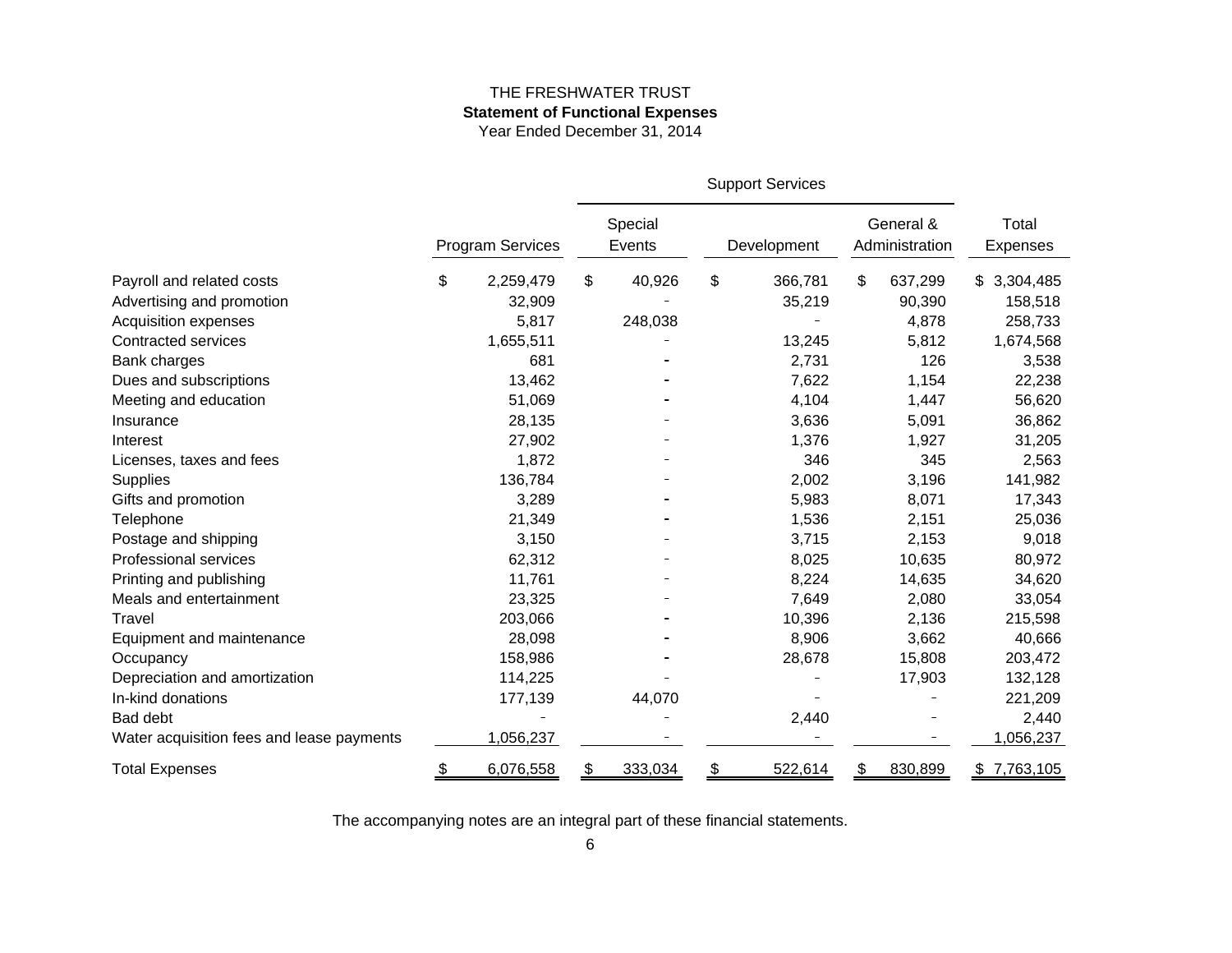#### THE FRESHWATER TRUST **Statement of Functional Expenses** Year Ended December 31, 2013

|                                           |                 |                   | <b>Support Services</b> |             |    |                             |    |                          |
|-------------------------------------------|-----------------|-------------------|-------------------------|-------------|----|-----------------------------|----|--------------------------|
|                                           | Program         | Special<br>Events |                         | Development |    | General &<br>Administration |    | Total<br><b>Expenses</b> |
| Payroll and related costs                 | \$<br>1,936,890 | \$<br>66,462      | \$                      | 317,018     | \$ | 552,967                     | \$ | 2,873,337                |
| Advertising and promotion                 | 7,070           |                   |                         | 18,245      |    | 69,216                      |    | 94,531                   |
| <b>Acquisition expenses</b>               |                 | 212,241           |                         |             |    | 577                         |    | 212,818                  |
| Contracted services                       | 1,107,208       |                   |                         | 5,219       |    | 3,271                       |    | 1,115,698                |
| Bank charges                              | 914             |                   |                         | 2,624       |    | 185                         |    | 3,723                    |
| Dues and subscriptions                    | 21,744          |                   |                         | 6,527       |    | 2,301                       |    | 30,572                   |
| Meeting and education                     | 42,878          |                   |                         | 2,134       |    | 1,562                       |    | 46,574                   |
| Insurance                                 | 27,158          |                   |                         | 4,038       |    | 5,506                       |    | 36,702                   |
| Interest                                  | 19,444          |                   |                         |             |    |                             |    | 19,444                   |
| Licenses, taxes and fees                  | 4,103           |                   |                         | 441         |    | 346                         |    | 4,890                    |
| <b>Supplies</b>                           | 46,663          |                   |                         | 2,673       |    | 4,292                       |    | 53,628                   |
| Gifts and promotion                       | 1,669           |                   |                         | 9,819       |    | 4,714                       |    | 16,202                   |
| Telephone                                 | 18,837          |                   |                         | 2,184       |    | 2,450                       |    | 23,471                   |
| Postage and shipping                      | 3,062           |                   |                         | 2,239       |    | 2,601                       |    | 7,902                    |
| Professional services                     | 250,623         |                   |                         | 4,802       |    | 10,622                      |    | 266,047                  |
| Printing and publishing                   | 8,803           |                   |                         | 4,075       |    | 17,629                      |    | 30,507                   |
| Meals and entertainment                   | 23,445          |                   |                         | 6,344       |    | 1,844                       |    | 31,633                   |
| Travel                                    | 159,933         |                   |                         | 10,097      |    | 2,970                       |    | 173,000                  |
| Equipment and maintenance                 | 17,435          |                   |                         | 2,896       |    | 3,386                       |    | 23,717                   |
| Occupancy                                 | 118,659         |                   |                         | 22,272      |    | 27,501                      |    | 168,432                  |
| Depreciation and amortization             | 26,347          |                   |                         |             |    | 12,231                      |    | 38,578                   |
| In-kind donations                         | 167,924         | 47,190            |                         |             |    |                             |    | 215,114                  |
| Bad debt                                  |                 |                   |                         |             |    |                             |    |                          |
| Water acquisition fees and lease payments | 552,431         |                   |                         |             |    |                             |    | 552,431                  |
| <b>Total Expenses</b>                     | \$<br>4,563,240 | \$<br>325,893     | \$                      | 423,647     | \$ | 726,171                     | \$ | 6,038,951                |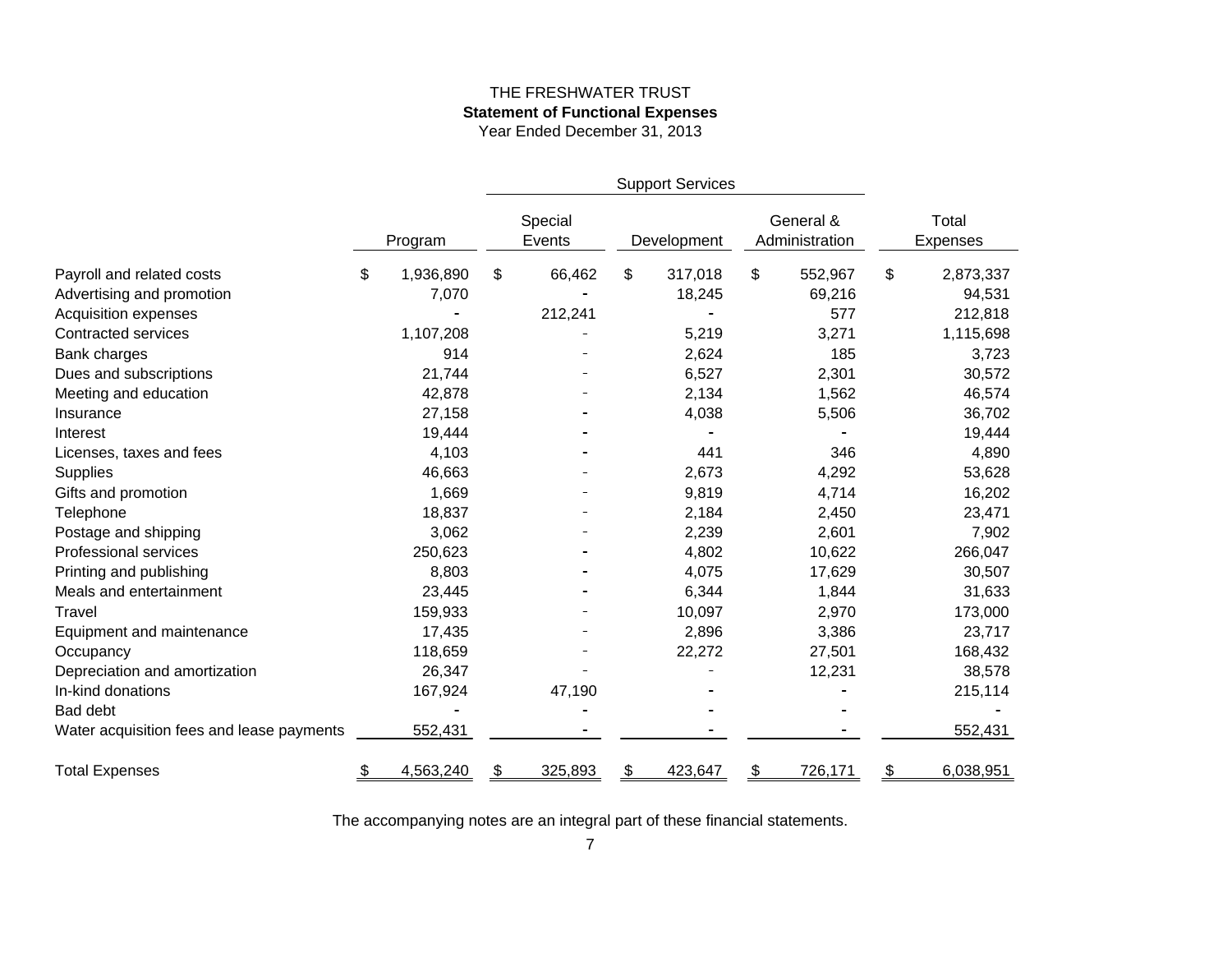#### THE FRESHWATER TRUST

#### **Statements of Cash Flows**

Years Ended December 31, 2014 and 2013

|                                                                                                                                                                         | 2014                                                     | 2013                                                  |
|-------------------------------------------------------------------------------------------------------------------------------------------------------------------------|----------------------------------------------------------|-------------------------------------------------------|
| Cash Flows from Operating Activities:<br>Increase (decrease) in net assets<br>Adjustments to reconcile change in net assets<br>to net cash used in operating activities | 183,245                                                  | \$<br>(437, 140)                                      |
| Depreciation and amortization<br>Net unrealized and realized (gain)/loss on investments<br>Gain on asset dispositions                                                   | 132,128<br>(3, 178)<br>(4,032)                           | 38,578<br>(12, 513)                                   |
| (Increase) decrease in current assets:<br>Grants and fees receivable<br>Prepaid expenses<br>Deposits                                                                    | (1,024,086)<br>(7, 810)<br>(1,390)                       | 390,748<br>3,515<br>(6, 347)                          |
| Increase (decrease) in current liabilities:<br>Accounts payable<br>Accrued interest<br>Accrued expenses<br>Pension obligation<br>Landowner payable<br>Deferred revenue  | 62,567<br>3,222<br>30,990<br>79<br>(15,000)<br>(40, 565) | (561, 865)<br>14,222<br>15,657<br>8,142<br>(137, 903) |
| Net Cash Used by Operating Activities                                                                                                                                   | (683, 830)                                               | (684, 906)                                            |
| Cash Flows from Investing Activities:<br>Purchases of property and equipment<br>Purchases of investments                                                                | (85, 323)<br>(1,240,000)                                 | (39, 938)                                             |
| Net Cash Used by Investing Activities                                                                                                                                   | (1, 325, 323)                                            | (39, 938)                                             |
| Cash Flows from Financing Activities<br>Proceeds from loans payable<br>Payments to line of credit                                                                       | 2,000,000<br>(56, 606)                                   | 1,843,045<br>(158, 610)                               |
| Net Cash Provided by Financing Activities                                                                                                                               | 1,943,394                                                | 1,684,435                                             |
| Net Increase (decrease) in Cash                                                                                                                                         | (65, 759)                                                | 959,591                                               |
| Cash Balance Beginning of Period                                                                                                                                        | 1,582,494                                                | 622,903                                               |
| Cash Balance End of Period                                                                                                                                              | 1,516,735                                                | 1,582,494                                             |
| Supplemental Disclosures of Cash Flow Information                                                                                                                       |                                                          |                                                       |
| Cash paid for loan interest                                                                                                                                             | $\frac{1}{2}$<br>13,761                                  | \$<br>5,221                                           |
| Noncash Investing and Financing Activities                                                                                                                              |                                                          |                                                       |
| StreamBank software purchased through grant funds received<br>Permanent water rights interests purchased through grand funds received                                   | \$<br>42.207                                             | 139,349                                               |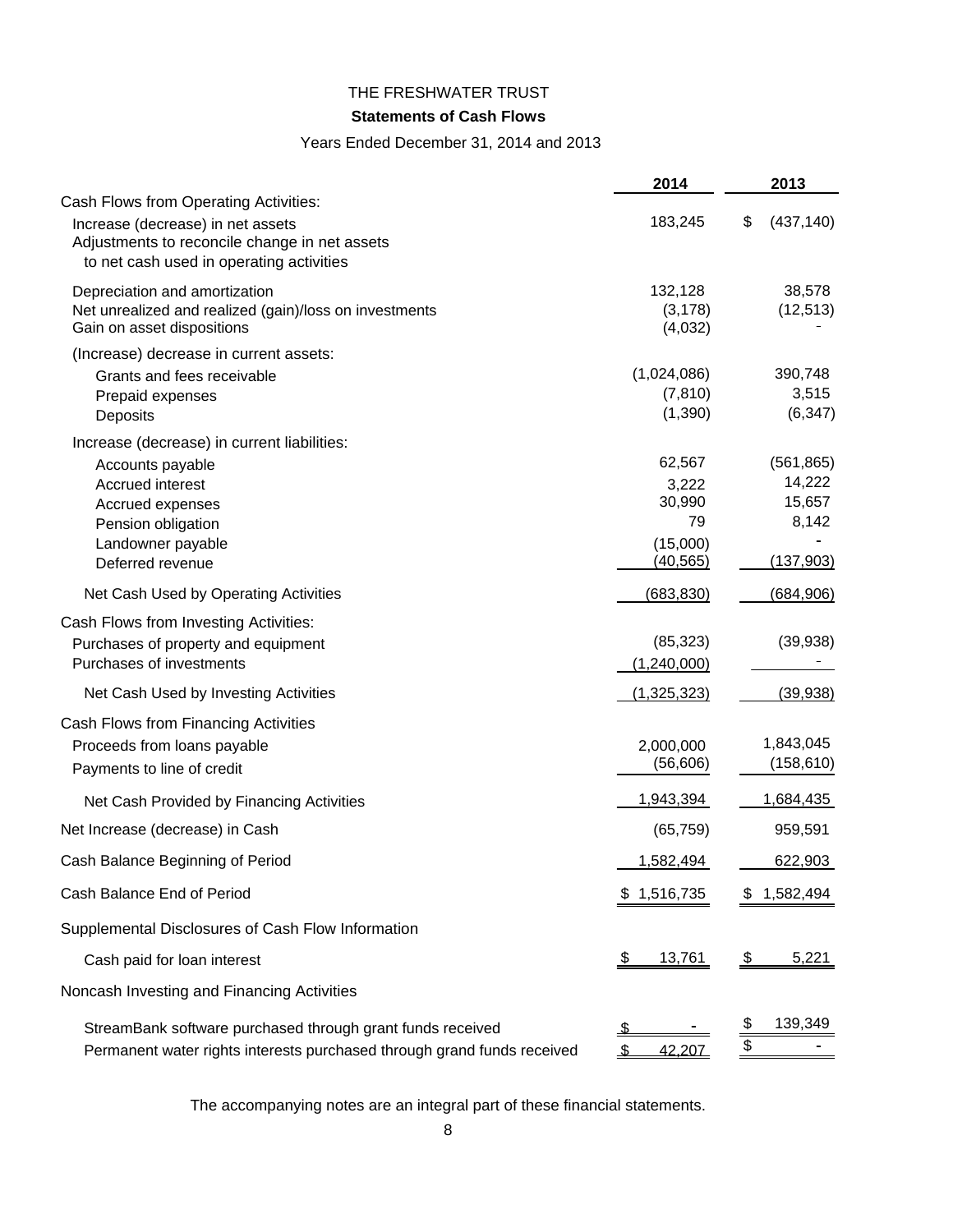For The Years Ended December 31, 2014 and 2013

#### **NOTE 1 - ORGANIZATION**

The Freshwater Trust (the Organization) is an action-oriented 501(c)(3) not-for-profit that restores rivers and streams throughout Oregon. The Freshwater Trust uses cooperative, market-based solutions that benefit rivers, working lands and local communities - from working with landowners to keep more water in streams to streamlining restoration processes to achieve greater pace and scale to improving aquatic habitat using a localized approach.

During the years ended December 31, 2014 and 2013, the Organization incurred program expenses in the following major categories:

**Water Quality Trading** - The Freshwater Trust's water quality trading program allows for regulated entities to achieve regulatory compliance by funding restoration actions. By calculating and quantifying how much thermal energy is avoided on a river by planting streamside trees, the Organization generates credits that are then purchased by wastewater facilities and power plants to offset their impacts to impaired rivers and streams. The work is done in partnership with regulated agencies, irrigators, regulators and farmers. This program can include restoration actions that generate not only temperature credits, but also credits generated from reductions of other pollutants, such as nutrients.

**Flow** - The Freshwater Trust restores stream flows by working collaboratively with willing landowners. The Organization uses a variety of cooperative solutions, including financial compensation, technical assistance and expert advice to keep more water in our streams and rivers.

**Habitat** - The Freshwater Trust actively restores aquatic habitat in Oregon through its Habitat Restoration program. From placing logs instream to create river complexity and planting trees to stabilize streambanks and provide shade to lower water temperature, the Organization advances science-based, ecologically-sound restoration projects to restore habitat function critical to salmon productivity.

#### **NOTE 2 - SUMMARY OF SIGNIFICANT ACCOUNTING POLICIES**

**Basis of Accounting** - The accompanying financial statements have been prepared on the accrual basis of accounting in accordance with accounting principles generally accepted in the United States of America.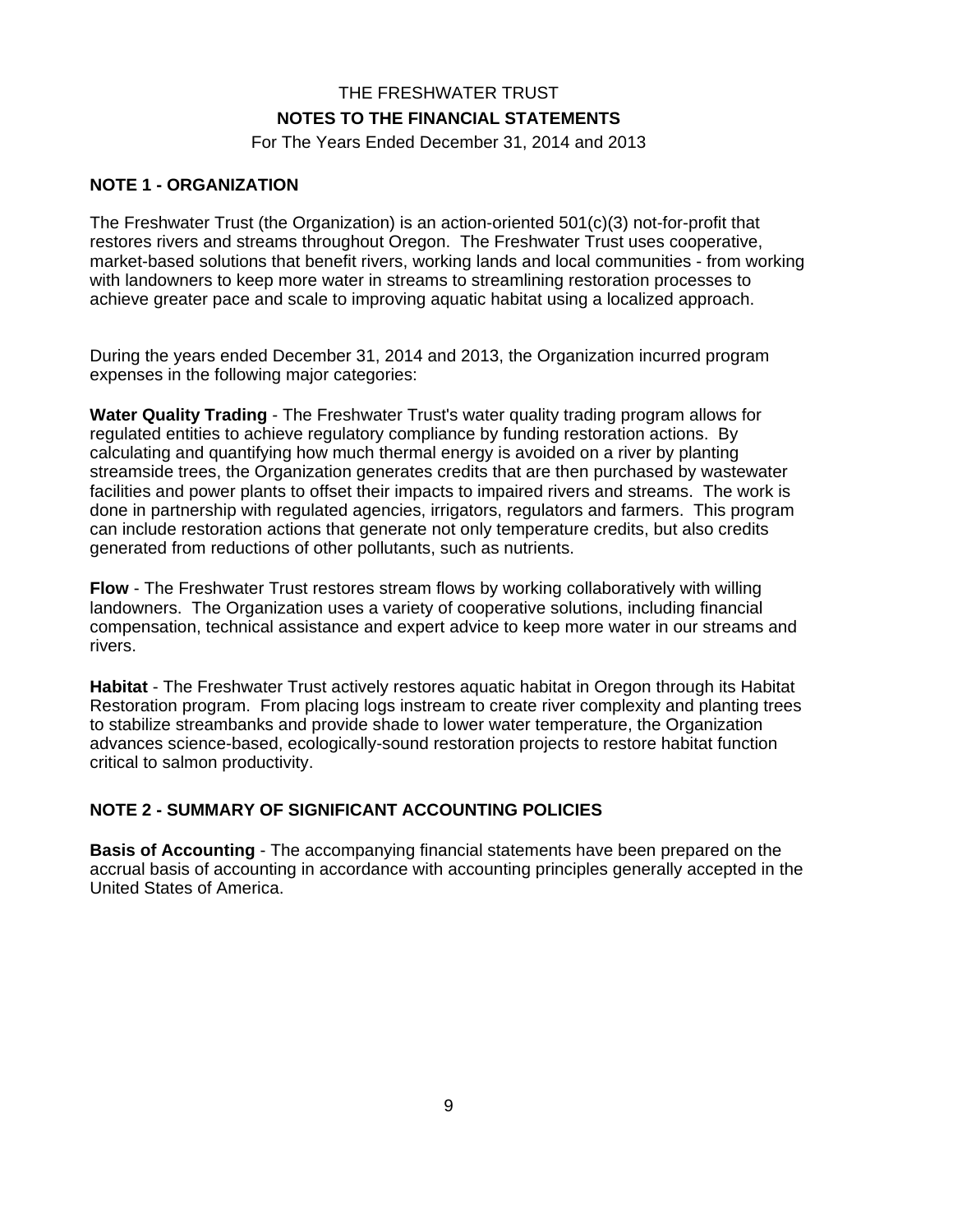For The Years Ended December 31, 2014 and 2013

#### **NOTE 2 - SUMMARY OF SIGNIFICANT ACCOUNTING POLICIES (CONTINUED)**

**Basis of Presentation** - The Organization has adopted the provisions of Financial Accounting Standards Board (FASB) Accounting Standards Codification (ASC) No. 958-605-25 "Revenue Recognition" and FASB ASC No. 958-205 "Presentation of Financial Statements." These provisions establish standards for external financial reporting by not-for-profit organizations and require that resources be classified for accounting and reporting purposes into three net asset categories according to externally (donor) imposed restrictions. A description of the three net asset categories follows:

*Unrestricted net assets* - Net assets not subject to donor-imposed restrictions.

*Temporarily restricted net assets* - Net assets subject to donor-imposed restrictions that will be met either by actions of the Organization and/or the passage of time.

*Permanently restricted net assets* - Net assets restricted by donors to be maintained in perpetuity. Generally, income earned on such funds is unrestricted or temporarily restricted based on donor stipulations.

Expenses are reported as a decrease in unrestricted net assets. Gains and losses on investments and other asset or liabilities are reported as increases or decreases in unrestricted net assets unless their use is restricted by explicit donor stipulations or by law. Expirations of temporary restrictions on net assets (i.e. donor-stipulated purpose has been fulfilled and/or the stipulated time period has elapsed) are reported as net assets released from restrictions.

**Cash Equivalents** - For financial statement purposes, the Organization considers all liquid investments having initial maturities of three months or less to be cash equivalents.

**Contributions** - Contributions, which include unconditional promises to give (pledges), are recognized as revenues in the period received. Conditional promises to give are not recognized until they become unconditional, that is when the conditions on which they depend are substantially met. Contributions of assets other than cash are recorded at their estimated fair market value.

**Contributions of Long-Lived Assets** - Contributions of furniture and equipment without donor stipulations concerning the use of such long-lived assets are reported as revenues of the unrestricted net asset class. Contributions of cash or other assets to be used to acquire furniture and equipment with such donor stipulations are reported as revenues of the temporarily restricted net asset class; the restrictions are considered to be released at the time of acquisition of such long-lived assets.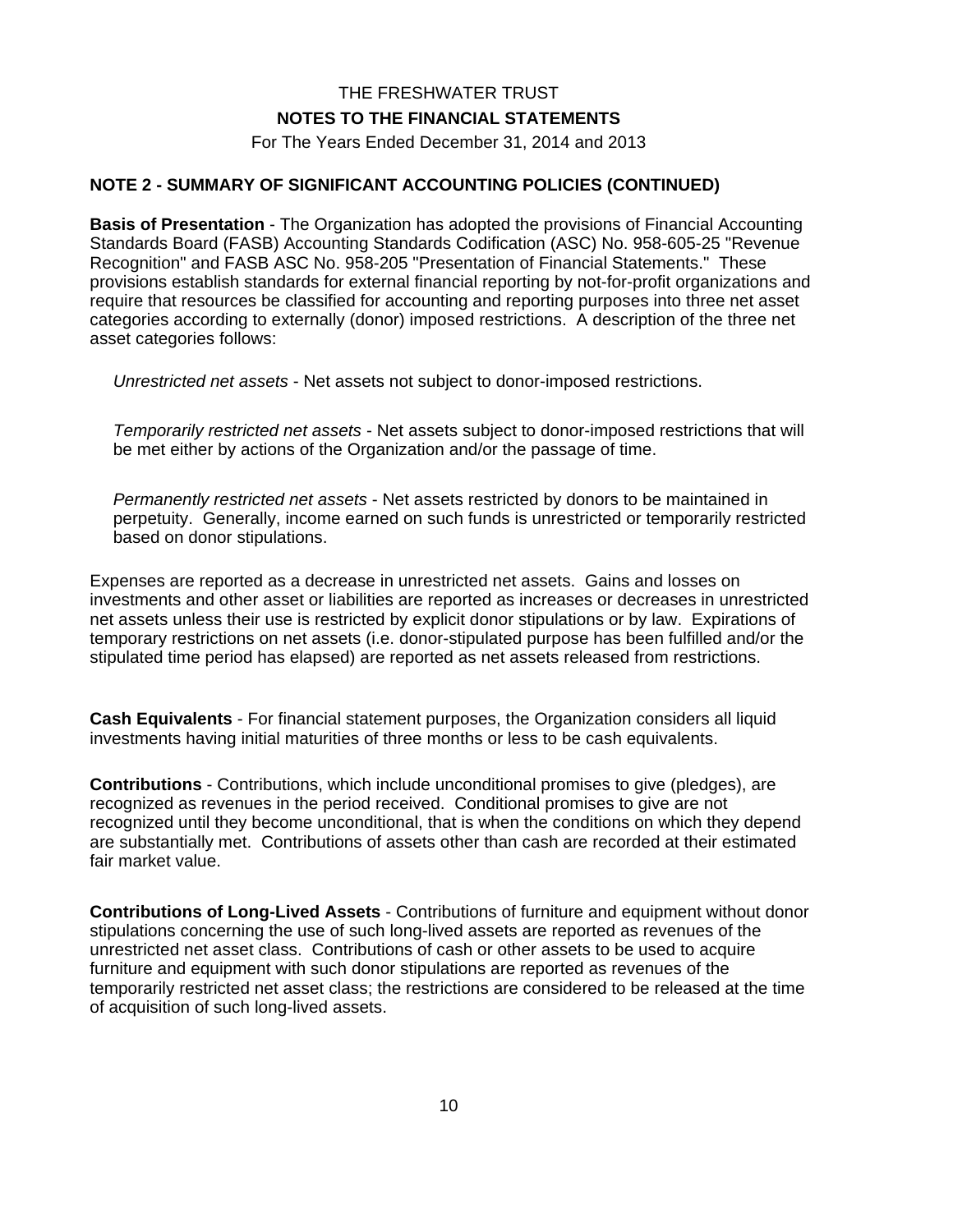For The Years Ended December 31, 2014 and 2013

#### **NOTE 2 - SUMMARY OF SIGNIFICANT ACCOUNTING POLICIES (CONTINUED)**

**Property and Equipment** - Purchased property and equipment is recorded at its cost of acquisition. Donated property is recorded at its estimated fair market value. Property and equipment additions in excess of \$500 are capitalized. Depreciation is provided on a straightline basis over the estimated useful lives of 3 to 7 years.

**Income Taxes** - The Organization is exempt from federal and state income tax under Section 501(c)(3) of the Internal Revenue Code. No provision for income taxes has been made in the accompanying statements.

Accounting principles require management to evaluate tax positions taken by the organization and recognize a tax liability (or asset) if the organization has taken an uncertain position that more than likely than not would not be sustained upon examination by the Internal Revenue Service. Management has analyzed the tax positions taken by the organization, and has concluded that as of December 31, 2014 and 2013, there are no uncertain positions taken or expected to be taken that would require recognition of a liability (or asset) or disclosure in the financial statements.

The organization is subject to routine audits by taxing jurisdictions; however there are currently no audits for any tax periods in progress. Management believes the organization is no longer subject to income tax examinations for years prior to 2010.

**Investments - Other** - Certificates of deposit held for investment that are not debt securities are included in "investments - other." Certificates with original maturities greater than three months and remaining maturities less than one year are classified as "investments - other, short-term." Certificates of deposit with remaining maturities greater than one year are classified as "investments - other, long-term."

**Fair Value of Financial Instruments** - Financial instruments are composed of cash, investments, accounts/grants/pledges receivable, water rights, accounts payable and accrued liabilities, the carrying value of which approximates fair market value.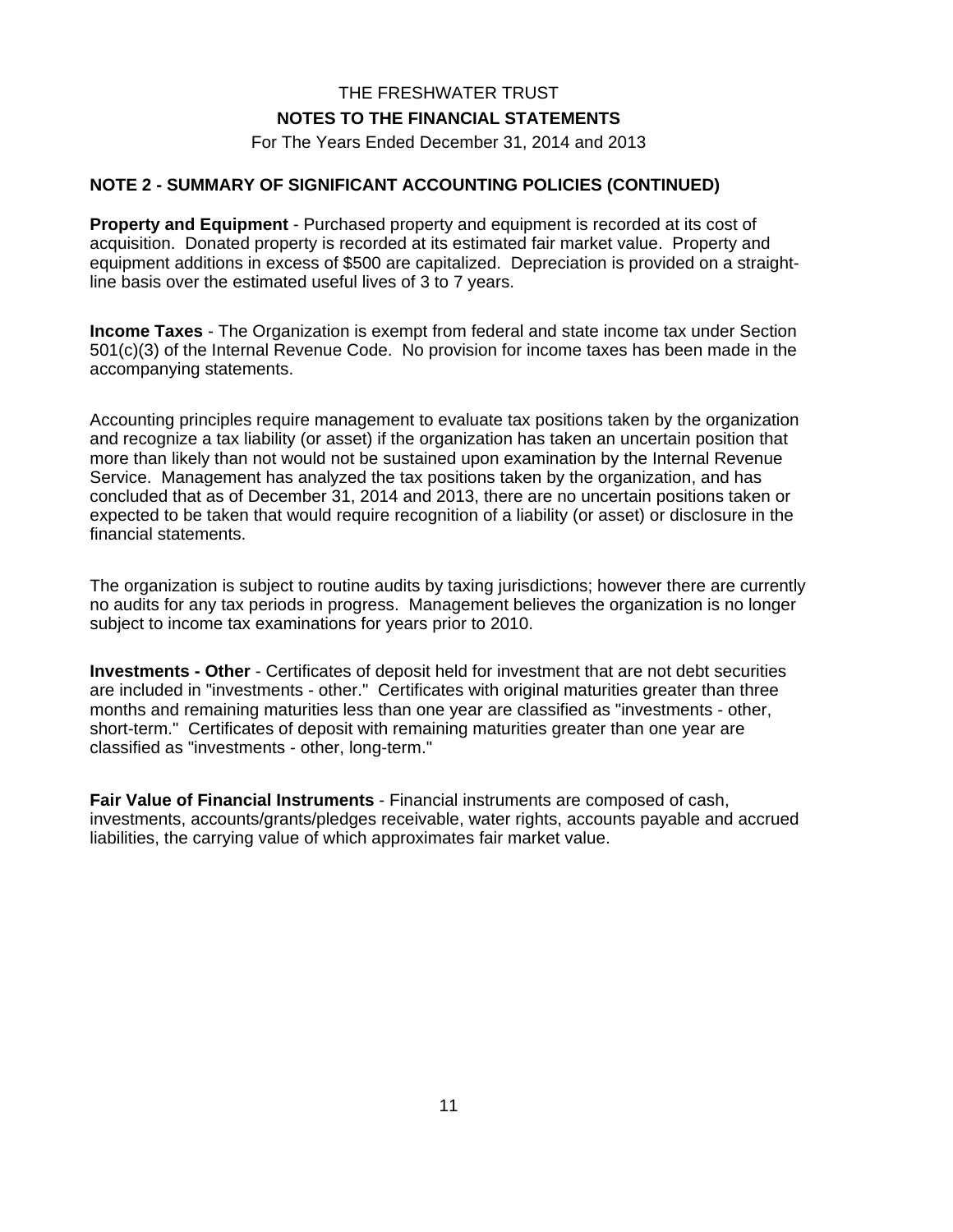For The Years Ended December 31, 2014 and 2013

#### **NOTE 2 - SUMMARY OF SIGNIFICANT ACCOUNTING POLICIES (CONTINUED)**

**Revenue Recognition** - All contributions and grants are considered available for unrestricted use unless specifically restricted by the donor. Service revenues are recognized at the time services are provided and the revenues are earned. Membership payments received from Organization members are considered equivalent to unrestricted contributions and are recognized as revenue when received.

**Software development costs** - Cost to develop software programs to be used solely for internal needs have been accounted for in accordance with the provisions of Financial Accounting Standards Board (FASB) Accounting Standards Codification (ASC) No. 350-40 "Internal -Use Software". Costs incurred during the application development stage for software programs to be used solely for internal needs were capitalized and will be amortized over their useful life once the software is substantially complete and ready for its intended use. Effective January 1, 2014, capitalized software of \$1,025,407 became ready for its intended use and will be amortized over 10 years. Amortization expense for the year ended December 31, 2014 was \$102,541.

**Use of Estimates** - The preparation of financial statements in conformity with accounting principles generally accepted in the United States of America requires that management make estimates and assumptions that affect the reported amounts of assets and liabilities, the disclosure of contingent assets and liabilities at the date of the financial statements, and the reported amounts of revenues and expenses during the reporting period. Actual results could differ from those estimates.

**Subsequent Events** - Management has evaluated subsequent events through May 15, 2015, the date the financial statements were available to be issued.

#### **NOTE 3 - CONCENTRATION OF CREDIT RISK**

Financial instruments, which potentially expose the Organization to concentrations of credit risk, consist primarily of cash and cash equivalents. Cash is deposited with institutions insured by the Federal Deposit Insurance Corporation (FDIC) and at times during the year exceeded the FDIC limits. At December 31, 2014 and 2013, cash balances exceed federally insured limits by \$1,205,800 and \$1,267,859, respectively.

Cash equivalents consist of certificates of deposit that are invested with institutions covered by the CDARS Network. Member institutions issue CDs in amounts under the \$250,000 FDIC limit. At December 31, 2014 and 2013, the Organization's uninsured certificates of deposit balance totaled \$0 and \$0, respectively.

The Organization has not experienced any losses in such accounts and believes it is not exposed to any significant credit risk on cash and cash equivalents.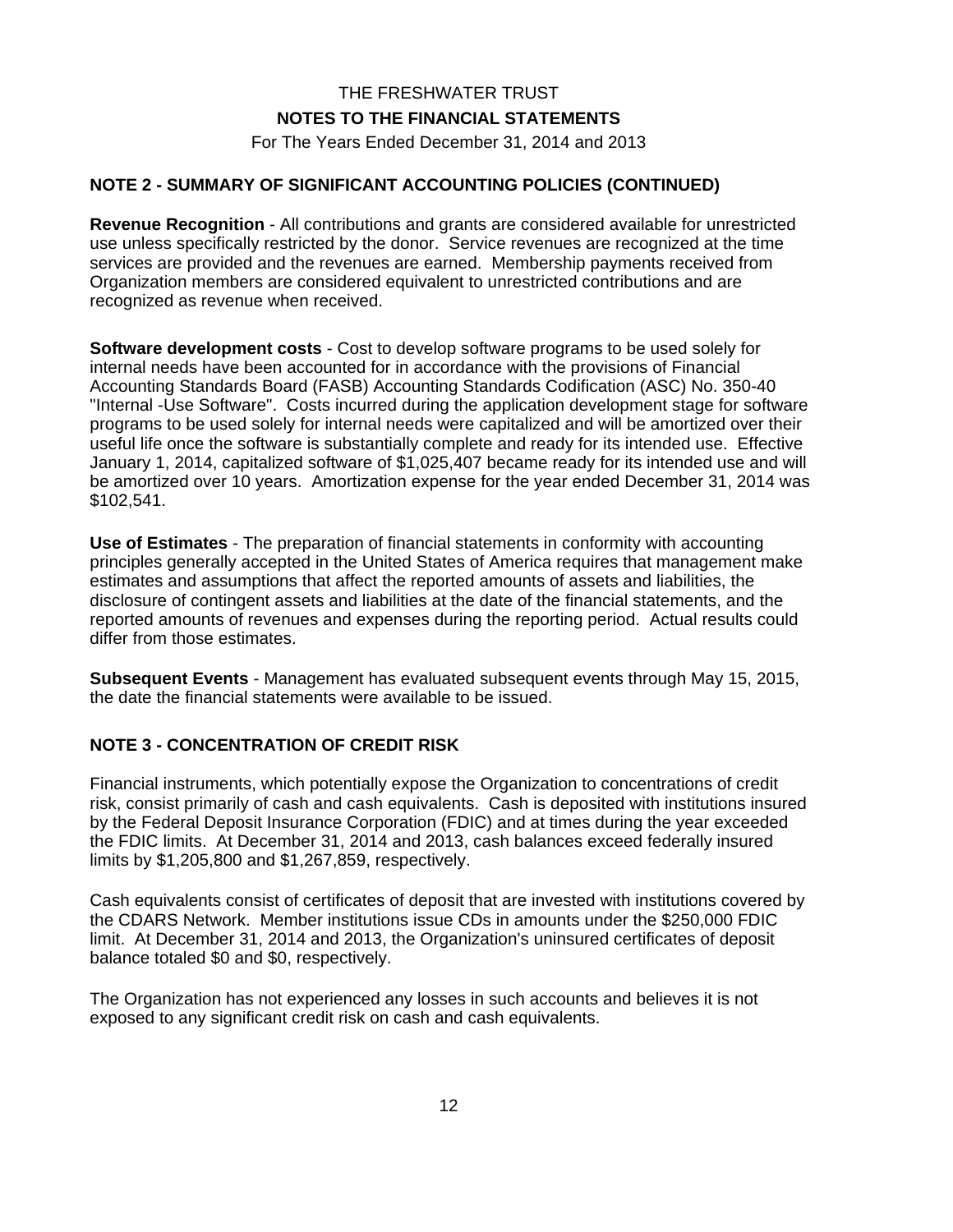For The Years Ended December 31, 2014 and 2013

#### **NOTE 4 - INVESTMENT IN PERPETUAL TRUST**

In 1996 the Organization established the Oregon Trout Endowment Fund at the Oregon Community Foundation (the Foundation). The Organization intends to grow the balance of this fund to \$100,000 before beginning to draw on investment income and appreciation. At December 31, 2014 and 2013, the fair value of the assets in this fund totaled \$120,107 and \$116,380, respectively. As a component fund of the Foundation, the fund is invested and managed by the foundation and only investment income and appreciation will be made available to The Freshwater Trust in the future.

#### **NOTE 5 - FAIR VALUE MEASUREMENTS**

Financial Accounting Standards Board (FASB) Accounting Standards Codification (ASC) No. 820-10 "Fair Value Measurements", establishes a framework for measuring fair value. That framework provides a fair value hierarchy that prioritizes the inputs to valuation techniques used to measure fair value. The hierarchy gives the highest priority to unadjusted quoted prices in active markets for identical assets or liabilities (level 1 measurements) and the lowest priority to unobservable inputs (level 3 measurements). The three levels of the fair value hierarchy under FASB ASC No. 820-10 are described below:

| Level 1 | Inputs to the valuation methodology are unadjusted<br>quoted prices for identical assets or liabilities in active<br>markets that the Organization has the ability to access. |
|---------|-------------------------------------------------------------------------------------------------------------------------------------------------------------------------------|
| Level 2 | Inputs to the valuation method include:                                                                                                                                       |
|         | $\star$<br>Quoted prices for similar assets or liabilities<br>in active markets;                                                                                              |
|         | *<br>Quoted prices for identical or similar assets<br>or liabilities in inactive markets;                                                                                     |
|         | $^\star$<br>Inputs other than quoted prices that are<br>observable for the asset or liability;                                                                                |
|         | $\star$<br>Inputs that are derived principally from or<br>corroborated by observable market data by<br>correlation or other means.                                            |
|         | If the asset or liability has a specified (contractual term),<br>the Level 2 input must be observable for substantially the<br>full term of the asset or liability.           |
| Level 3 | Inputs to the valuation methodology are unobservable and<br>significant to the fair value measurement.                                                                        |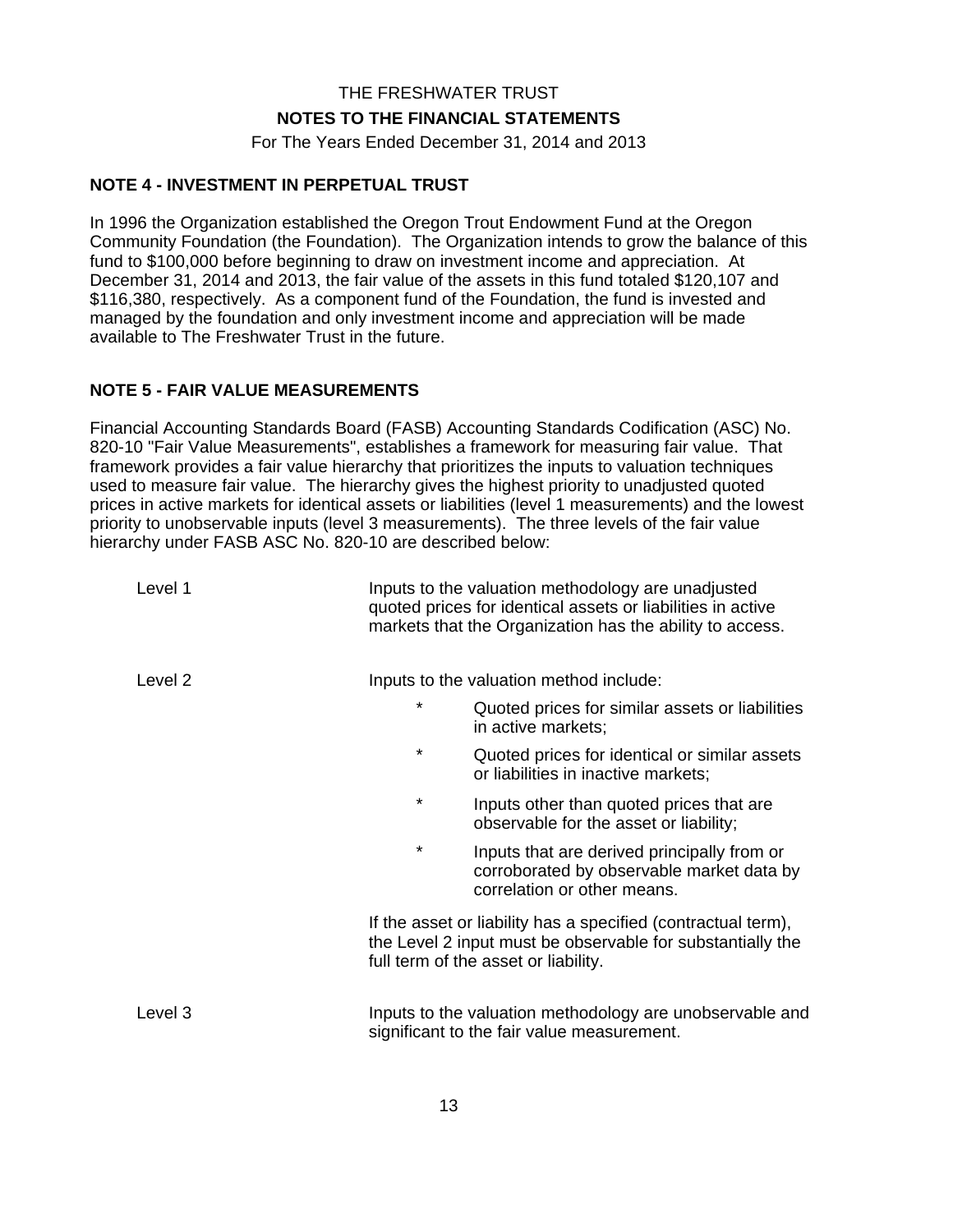For The Years Ended December 31, 2014 and 2013

#### **NOTE 5 - FAIR VALUE MEASUREMENTS (CONTINUED)**

The asset's or liability's fair value measurement level within the fair value hierarchy is based on the lowest level of any input that is significant to the fair value measurement. Valuation techniques used need to maximize the use of observable inputs and minimize the use of unobservable inputs.

Following is a description of the valuation methodologies used for assets measured at fair value.

As described in Note 4, the Organization maintains an endowment fund with the Oregon Community Foundation. The beneficial interest held at the Foundation was determined by the Foundation based upon the Organization's allocable share in the market value of the underlying investments made by the Foundation as reported to the Foundation by a third-party trustee from published market quotes.

The methods described above may produce a fair value calculation that may not be indicative of net realizable value or reflective of future fair values. Furthermore, while Management believes its valuation methods are appropriate and consistent, the use of different methodologies or assumptions to determine the fair value of certain financial instruments could result in a different fair value measurement at the reporting date.

|                                    | Assets at Fair Value as of December 31, 2014 |                          |                       |         |  |  |  |  |  |
|------------------------------------|----------------------------------------------|--------------------------|-----------------------|---------|--|--|--|--|--|
|                                    | Level 1                                      | Level 2                  | Level 3               | Total   |  |  |  |  |  |
| Beneficial interest held by others | $\qquad \qquad \blacksquare$                 | $\overline{\phantom{a}}$ | 120.107               | 120.107 |  |  |  |  |  |
| Total assets at fair value         |                                              |                          | $\text{\$}$ 5 120.107 | 120.107 |  |  |  |  |  |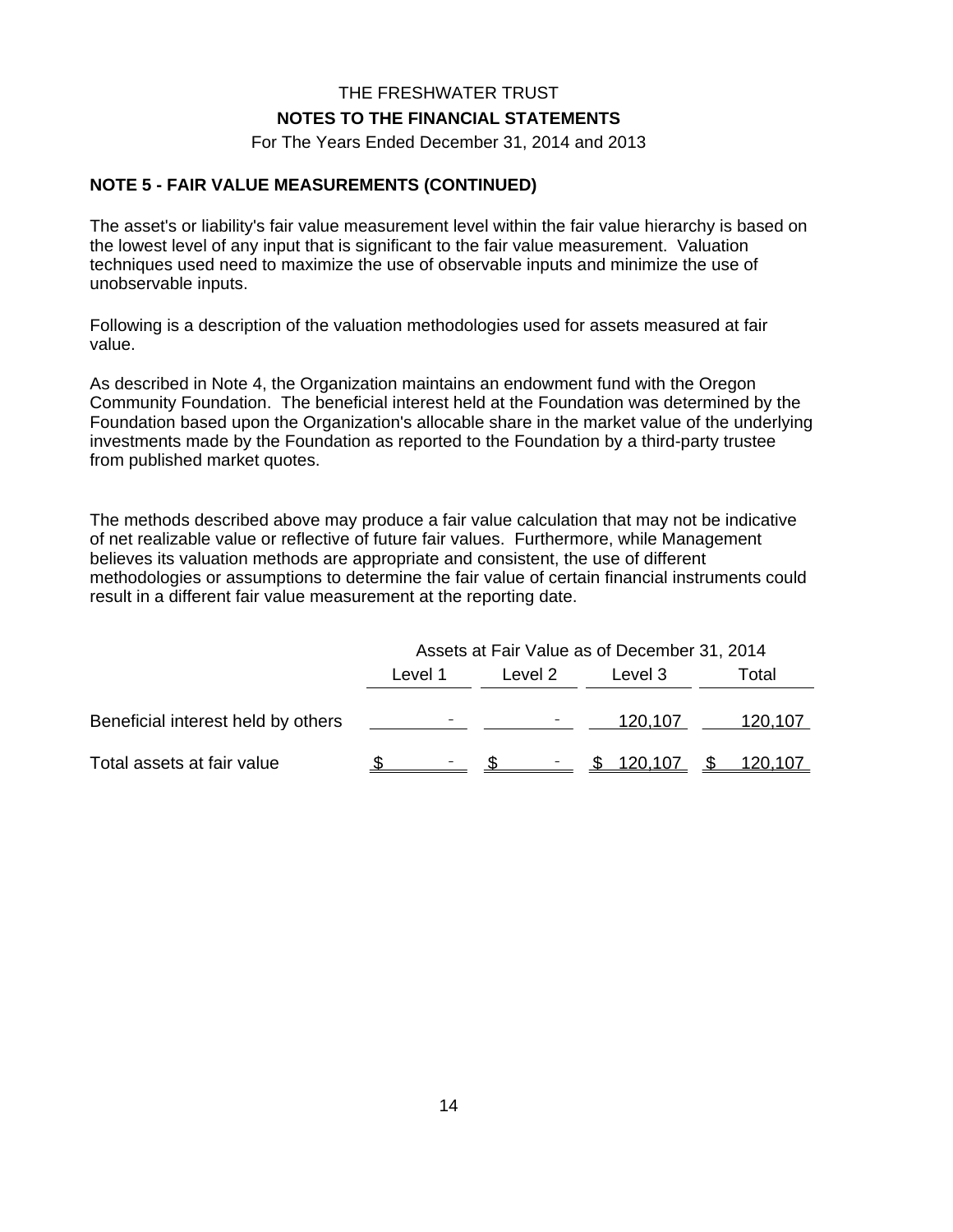For The Years Ended December 31, 2014 and 2013

#### **NOTE 5 - FAIR VALUE MEASUREMENTS (CONTINUED)**

|                                    | Assets at Fair Value as of December 31, 2013 |                          |  |         |  |                                                                        |  |                  |  |
|------------------------------------|----------------------------------------------|--------------------------|--|---------|--|------------------------------------------------------------------------|--|------------------|--|
|                                    |                                              | Level 1                  |  | Level 2 |  | Level 3                                                                |  | Total            |  |
| Beneficial interest held by others |                                              | $\overline{\phantom{a}}$ |  | -       |  | 116.380                                                                |  | 116.380          |  |
| Total assets at fair value         |                                              |                          |  |         |  | $\begin{array}{cccc} \text{S} & \text{116.380} & \text{S} \end{array}$ |  | <u> 116.380 </u> |  |

The table below sets forth a summary of changes in the fair value of the Organization's level 3 assets for the year ended December 31:  $L$ evel 3  $\overline{3}$  Level 3

|                                   |   | Level 3     |             | Level 3   |  |
|-----------------------------------|---|-------------|-------------|-----------|--|
|                                   |   | Endowment   |             | Endowment |  |
|                                   |   | Investments | Investments |           |  |
|                                   |   | 2014        |             | 2013      |  |
| Balance, beginning of year        | S | 116,380     | \$          | 103,867   |  |
| Realized gains/(losses)           |   | 2,719       |             | 3,879     |  |
| Unrealized gains/(losses)         |   | 912         |             | 8,268     |  |
| Investment income, net of expense |   | 96          |             | 366       |  |
| Balance, end of year              |   | 120,107     |             | 116,380   |  |

#### **NOTE 6 - PROPERTY AND EQUIPMENT**

Property and equipment consist of the following:

|                                                 | 2014       | 2013          |
|-------------------------------------------------|------------|---------------|
| Furniture and equipment                         | 155,240    | \$<br>131,105 |
| Leasehold improvements                          | 39,327     | 39,326        |
|                                                 | 194,567    | 170,431       |
| Less: accumulated depreciation and amortization | (129, 885) | (102, 037)    |
| Net property and equipment                      | 64,682     | 68,394        |

Depreciation and amortization expense for the years ended December 31, 2014 and 2013 was \$132,128 and \$38,578, respectively.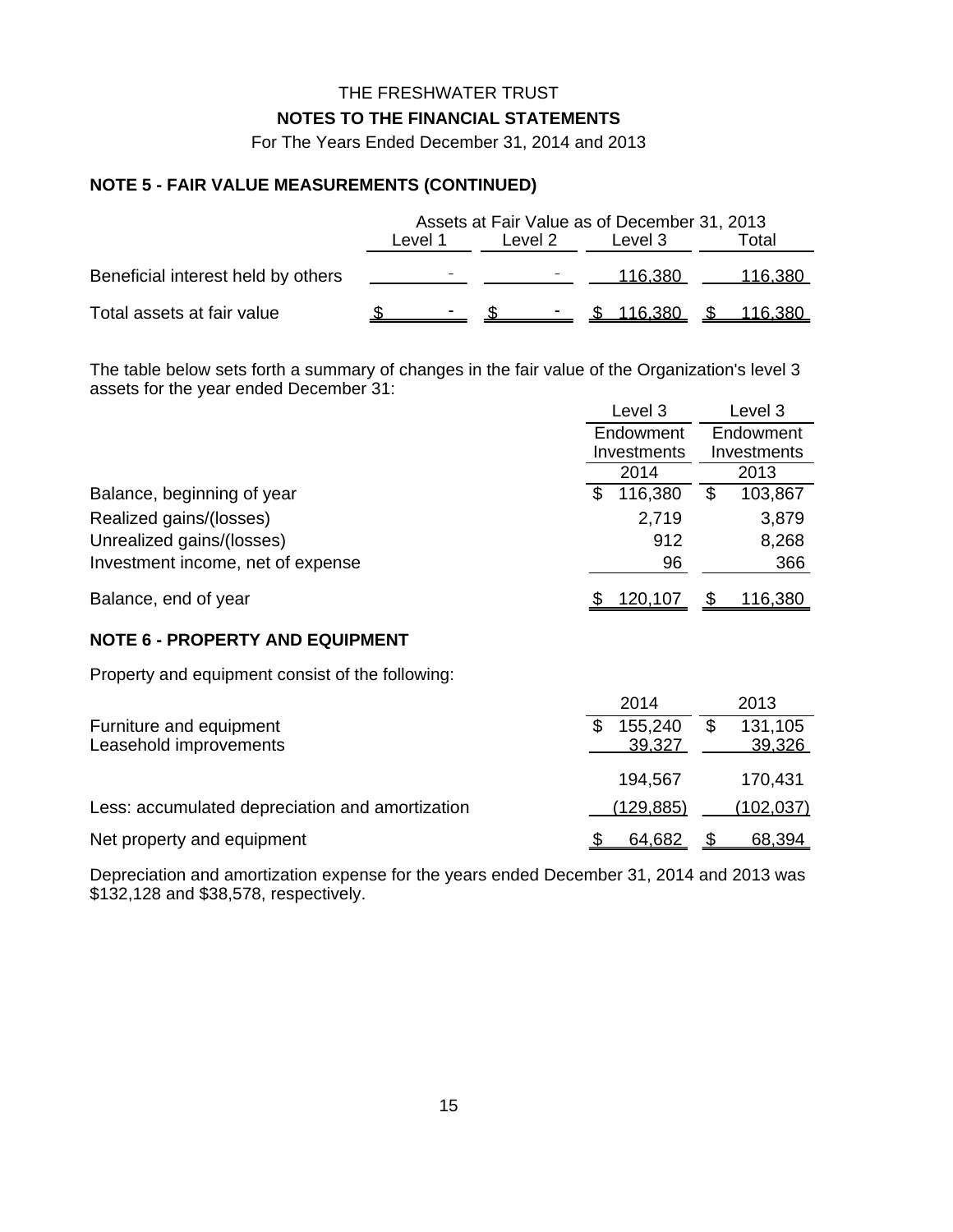For The Years Ended December 31, 2014 and 2013

#### **NOTE 7 - LINES OF CREDIT**

On July 29, 2011, the Organization renewed a \$600,000 line of credit with Wells Fargo Bank to support the organization's working capital. Interest is charged at the greater of the bank's prime rate plus 1.5% or the floor rate of 5.0%. As of December 31, 2014 and 2013, the outstanding balance on the line of credit was \$0.00 and \$56,606 respectively.

#### **NOTE 8 - LONG TERM DEBT**

On March 1, 2013, the Organization signed a \$5,000,000 credit agreement with The David and Lucile Packard Foundation, The Gordon and Betty Moore Foundation, and The Kresge Foundation to support the Organization's water quality trading program. The loans are unsecured. An initial advance of \$2,000,000 was made on the closing date. A second advance of \$2,000,000 was received July 2014. The third and final advance of \$1,000,000 will be available no later than September 1, 2015, provided the Organization satisfies certain conditions.

The Organization shall pay interest on the unpaid principal amount, to the extent funded, through the date that the entire principal amount of the loan has been repaid in full, at an interest rate equal to 1% per annum, simple interest. Accrued interest at December 31, 2014 was \$17,444.

Principal payments will be made on or before each April 30 and October 31 prior to the maturity date of January 31, 2020. Principal payments will commence on April 30, 2016. Principal payments will be based upon the number of temperature and nutrient credits sold by the Organization during the period prior to January 31, 2016, and thereafter, during each six-month period ending on July 31 or January 31 prior to the maturity date.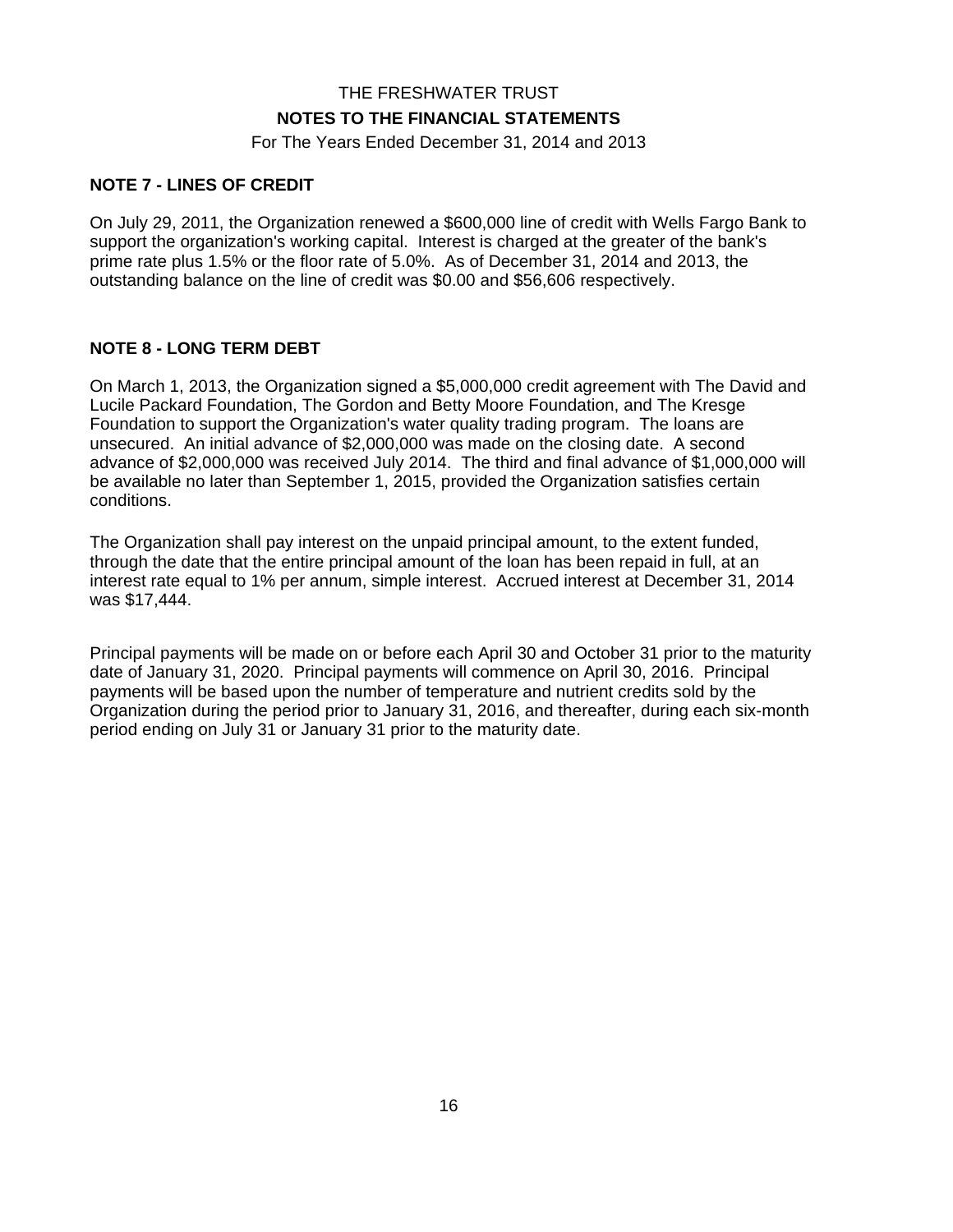For The Years Ended December 31, 2014 and 2013

#### **NOTE 9 - TEMPORARILY AND PERMANENTLY RESTRICTED NET ASSETS**

Temporarily restricted net assets consist of the following:

|                                                | 2014      |          | 2013       |
|------------------------------------------------|-----------|----------|------------|
| Habitat programs                               | \$248,108 | <b>S</b> | 150,338    |
| <b>Total Temporarily Restricted Net Assets</b> | \$248,108 |          | \$ 150,338 |

The Endowment Fund was established for the purpose of providing investment revenues to support wild fish conservation programs in perpetuity. Permanently restricted net assets at December 31, 2014 and 2013, consist of investments held within the Oregon Trout Endowment Fund; which is managed by the Oregon Community Foundation.

#### **NOTE 10 - OPERATING LEASE COMMITMENTS**

The Organization leases its primary office facilities under an operating lease, which commenced on December 1, 2005 and expires on September 30, 2021. The lease contains an annual provision to be paid as additional rent to cover the Organization's proportionate share of certain operating expenses. This lease was modified August 25, 2008 (Amendment I) to include office space on the entire second floor in addition to the existing lease of the third floor. This lease was modified again September 26, 2011 (Amendment II) to extend the lease term by 10 years.

The Organization signed a lease for additional office space under an operating lease, which commenced May 20, 2013 and expires on August 31, 2016. The Organization has the option to terminate the lease after one year or two years with early termination fees of \$11,909 at May 1, 2014 and \$6,842 at May 1, 2015.

Occupancy expense for the years ended December 31, 2014 and 2013 was \$203,473 and \$168,432, respectively.

In addition, the Organization leases certain office equipment under lease agreements expiring in 2017. Rental expense paid for equipment leases for the years ended December 31, 2014 and 2013 was \$20,827 and \$18,460, respectively.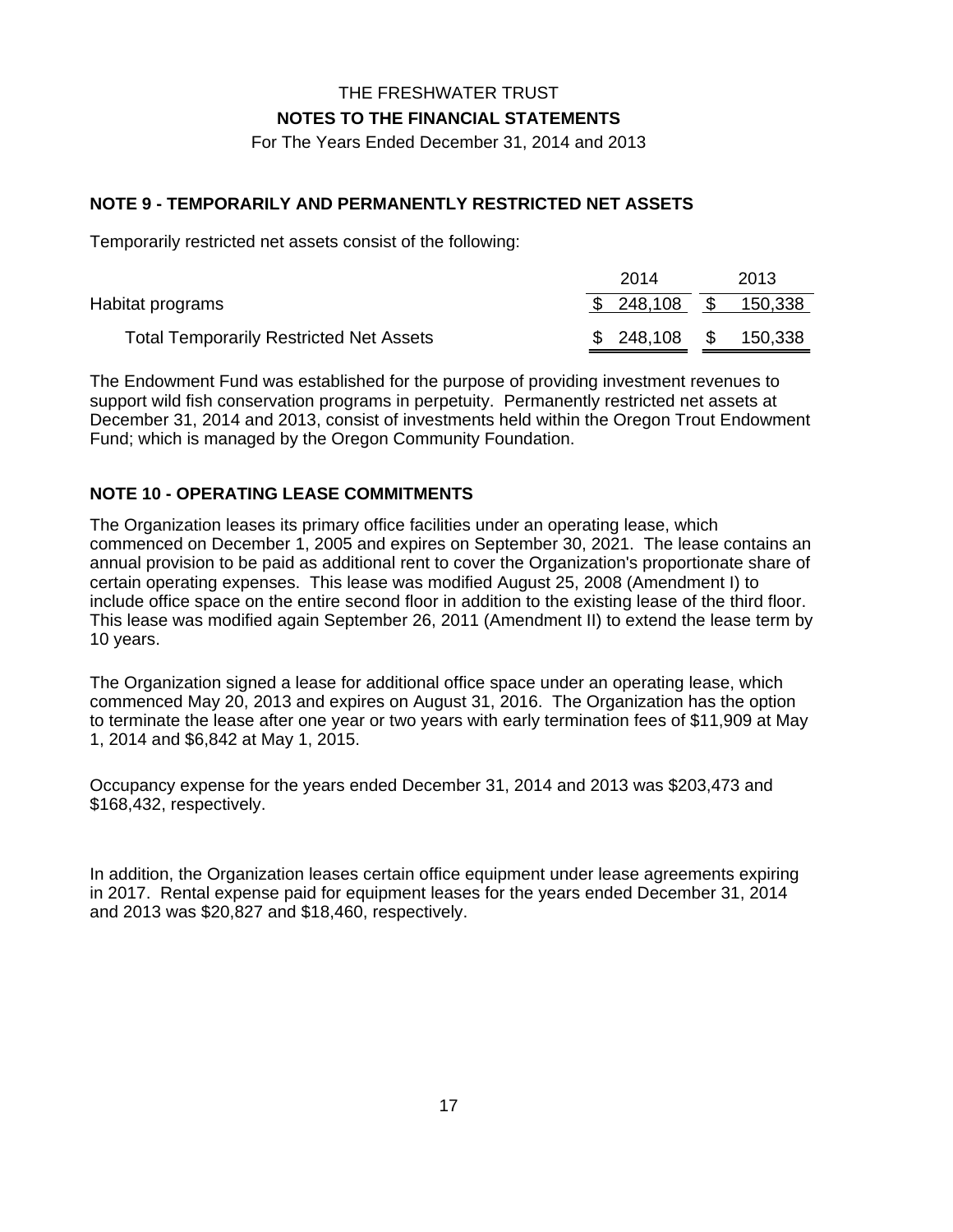For The Years Ended December 31, 2014 and 2013

#### **NOTE 10 - OPERATING LEASE COMMITMENTS (CONTINUED)**

At December 31, 2014, the approximate minimum rental commitments for the above leases are as follows:

Year Ending December 31,

| 2015                | \$. | 226,899 |
|---------------------|-----|---------|
| 2016                |     | 205,698 |
| 2017                |     | 145,515 |
| 2018                |     | 142,647 |
| 2019 and thereafter |     | 258,191 |
| Total               |     | 978,950 |

#### **NOTE 11 - RELATED PARTY TRANSACTIONS**

Tony Malmberg, an employee of the Organization, entered into a water rights lease transaction during 2011. The water rights lease transaction was completed before Tony joined the Organization as an employee. The water rights lease was consummated in an arms-length transaction and is comparable to other water rights lease transactions entered into during 2011. As an employee, Tony was one of three candidates who applied for the position and secured the job based on his abilities and skill set. The water rights lease agreement extends through the 2013 irrigation season. All payments and conditions continued to be met according to the terms of the agreement.

During 2013, the Organization entered into a water rights lease transaction with Mr. Malmberg. The agreement includes a five year instream lease which was paid up front. It also includes a fifteen year time limited instream transfer. The agreement was consummated in an armslength transaction and is comparable to other water rights lease transactions entered into during 2013.

#### **NOTE 12 - RETIREMENT PLANS**

The Organization provides substantially all full-time and certain part-time employees with a Simplified Employees Pension Plan. The Organization's annual contribution to the plan is equal to 5.0% of the eligible annual compensation of each participant. Contributions by the Organization to the plan totaled \$123,026 and \$110,800 and for the years ended December 31, 2014 and 2013.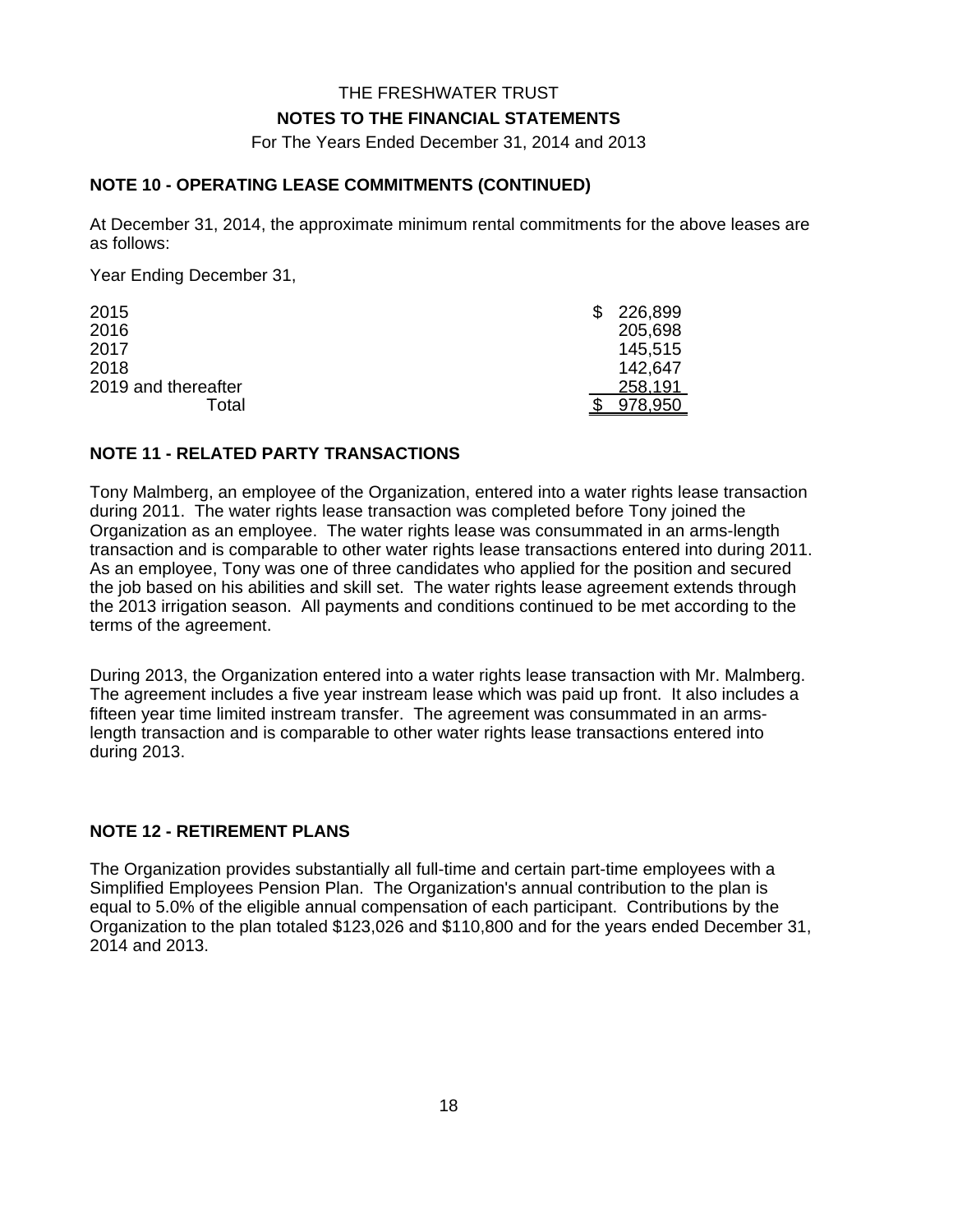For The Years Ended December 31, 2014 and 2013

#### **NOTE 13 - IN-KIND CONTRIBUTIONS**

Contributions of donated services that create or enhance nonfinancial assets or that require specialized skill, are provided by individuals possessing those skills, and would typically need to be purchased if not provided by donation, are recorded at their fair values in the period received. Donations of equipment and materials are recorded where there is an objective basis upon which to value these contributions and where the contributions are an essential part of the Organization's activities.

Contributed goods and professional services valued at \$44,070 and \$47,190 are included in unrestricted contributions, specifically for Special Events for the years ending December 31, 2014 and 2013.

Contributed goods and professional services valued at \$177,139 and \$167,924 are included in unrestricted contributions, specifically for the Habitat Program for the years ending December 31, 2014 and 2013.

#### **NOTE 14 - WATER RIGHTS**

The Organization has acquired title for partial water right interests among several basins in Oregon to preserve in-stream water flows. The water rights are valued based on their original purchase cost. Annually, the Organization assesses the value of the water right interests held to determine if any permanent impairment of value has occurred. If the value of the water rights is determined to be impaired; the carrying value of the water rights would be reduced to their estimated fair value in the period that the impairment has occurred. For the years ended December 31, 2014 and 2013, the Organization has not recognized any impairment losses on the value these water rights.

#### **NOTE 15 - WATER LEASE COMMITMENTS**

The Organization has entered into multiple water rights lease agreements with participating landowners in Oregon with terms ranging from one to fifteen years. Each water right lease agreement is conditioned upon the Organization receiving annual funding from the Columbia Basin Water Transaction Program. In the event that funding is not made available the water right lease terminates and the parties are released from their obligations.

During the year ended December 31, 2014, certain water rights lease agreements were paid two to five years in advance. There are contractual remedies that the Organization can pursue in the event of default by the landowner, which can include repayment of funds received.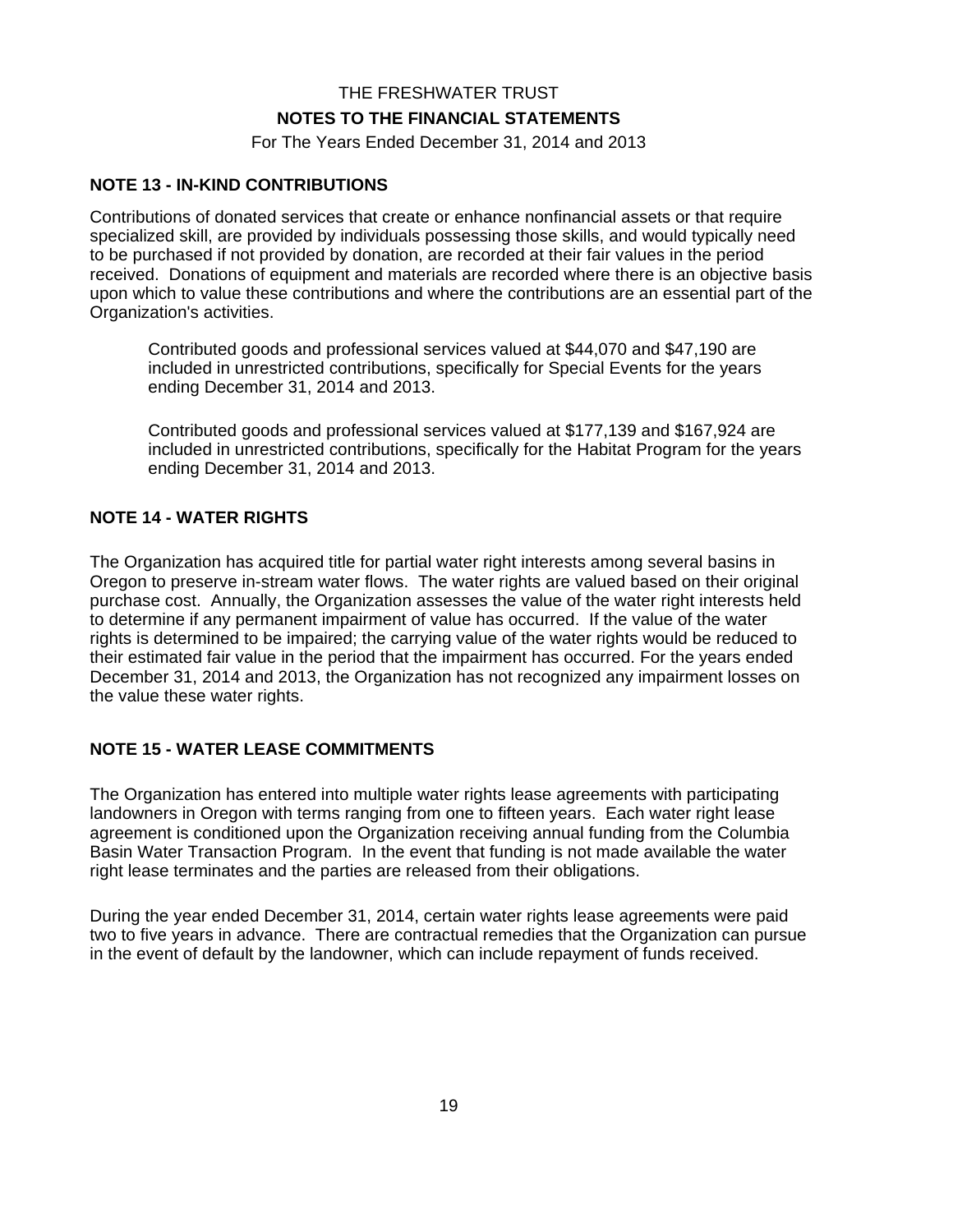For The Years Ended December 31, 2014 and 2013

#### **NOTE 15 - WATER LEASE COMMITMENTS (CONTINUED)**

At December 31, 2014. the approximate minimum commitments for the above leases are as follows:

Year Ending December 31:

| 2015                | S | 55,564  |
|---------------------|---|---------|
| 2016                |   | 46,682  |
| 2017                |   | 11,187  |
| 2018                |   | 11,187  |
| 2019 and thereafter |   | 34,100  |
| Total               |   | 158,720 |

#### **NOTE 16 - ENDOWMENT**

The Organization's endowment consists of one fund established for a variety of purposes. Its endowment includes funds both donor-restricted endowment funds and funds designated by the Board of Directors to function as endowments. As required by GAAP, net assets associated with endowment funds, including funds designated by the Board of Directors to function as endowments, are classified and reported based on the existence or absence of donor-imposed restrictions.

The Board of Directors of The Freshwater Trust has interpreted the Uniform Prudent Management of Institutional Funds Act (UPMIFA) as requiring the preservation of the fair value of the original gift as of the gift date and the donor-restricted funds absent explicit donor stipulations to the contrary. As a result of this interpretation, the Organization classifies as permanently restricted net assets (a) the original gifts donated to the permanent endowment, (b) the original value of subsequent gifts to the permanent endowment, and (c) accumulations to the permanent endowment made in accordance with the direction of the applicable donor gift instrument at the time the accumulation is added to the fund. The remaining portion of the donor-restricted endowment fund that is not classified as permanently restricted net assets is classified as temporarily restricted net assets until those amounts are appropriated for expenditure by the Organization in a manner consistent with the standard of prudence prescribed by UPMIFA. In accordance with UPMIFA, the Organization considers the following factors in making a determination to appropriate or accumulate donor-restricted endowment funds:

- (1) The duration and preservation of the fund
- (2) The purposes of the Organization and the donor-restricted endowment fund
- (3) General economic conditions
- (4) The possible effect of inflation and deflation
- (5) The expected total return from income and the appreciation of investments
- (6) Other resources of the Organization
- (7) The investment policies of the Organization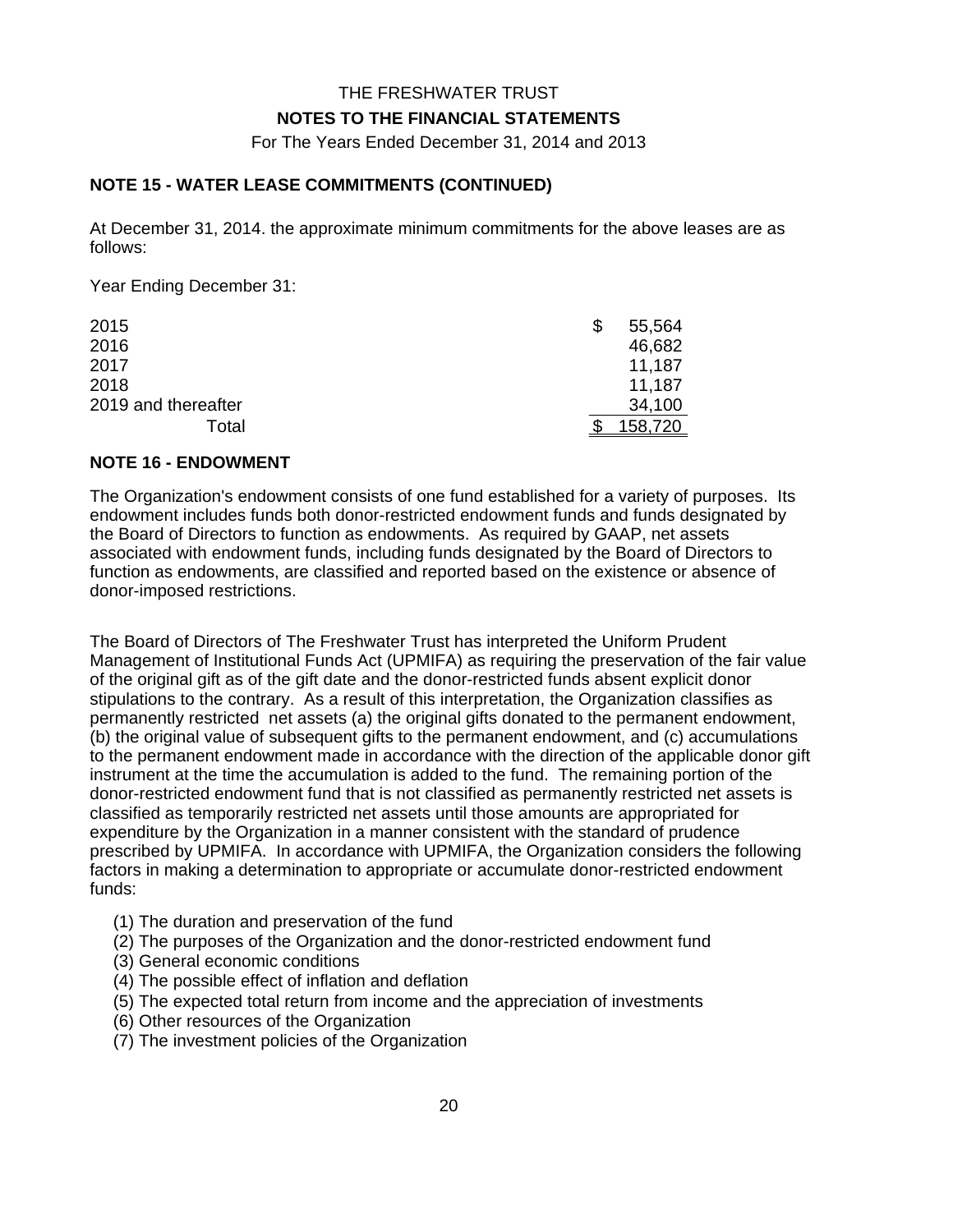For The Years Ended December 31, 2014 and 2013

#### **NOTE 16 - ENDOWMENT (CONTINUED)**

Endowment Net Asset Composition by Type of Fund as of December 31, 2014

|                                 | Unrestricted | Restricted               | Temporarily Permanently<br>Restricted | Total   |
|---------------------------------|--------------|--------------------------|---------------------------------------|---------|
| Board-designated endowment fund | 18,920       | $\overline{\phantom{a}}$ | 101,187                               | 120,107 |
| Total assets at fair value      | 18.920       | $\sim$ 100 $\pm$         | \$101.187                             | 120.107 |

Endowment Net Asset Composition by Type of Fund as of December 31, 2013

|                                 | Unrestricted | Temporarily Permanently<br>Restricted |                          | Restricted | Total   |
|---------------------------------|--------------|---------------------------------------|--------------------------|------------|---------|
| Board-designated endowment fund | 18,361       |                                       | $\overline{\phantom{a}}$ | 98,019     | 116,380 |
| Total assets at fair value      | 18.361       |                                       |                          | 98.019     | 116.380 |

Changes in Endowment Net Assets for the year ended December 31, 2014

|                                                             | Unrestricted   | Temporarily<br>Restricted | Permanently<br>Restricted | Total         |
|-------------------------------------------------------------|----------------|---------------------------|---------------------------|---------------|
| Endowment net assets,<br>beginning of year                  | \$<br>18,361   |                           | 98,019                    | \$<br>116,380 |
| Investment return:<br>Investment income<br>Net appreciation | 14             |                           | 82                        | 96            |
| (realized and unrealized)                                   | 545            |                           | 3,086                     | 3,631         |
| Endowment net assets,<br>end of year                        | <u> 18.920</u> |                           | 101.187                   | 120.107       |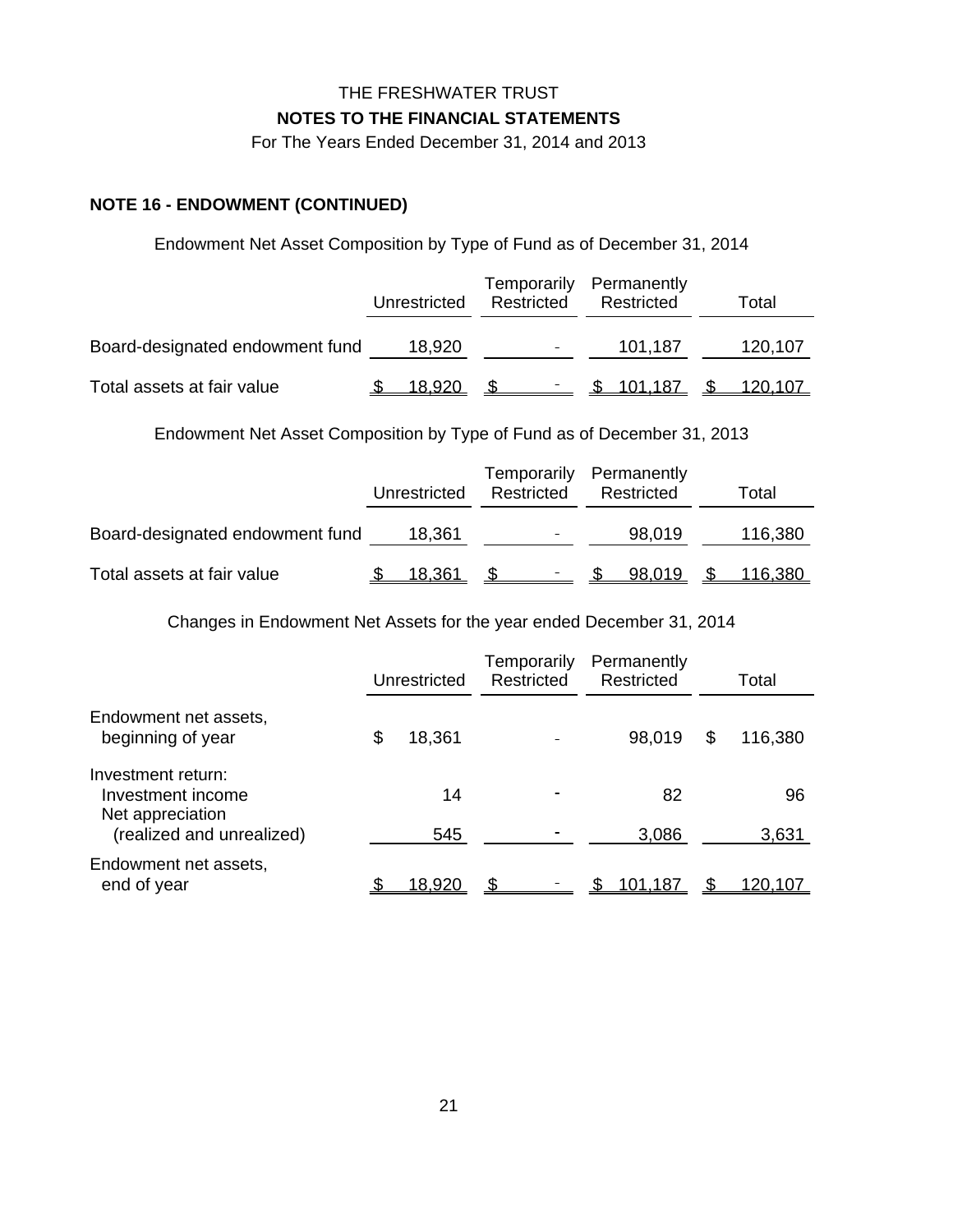For The Years Ended December 31, 2014 and 2013

### **NOTE 17 - RECLASSIFICATIONS**

Certain prior year amounts have been reclassified to conform to the current year presentation.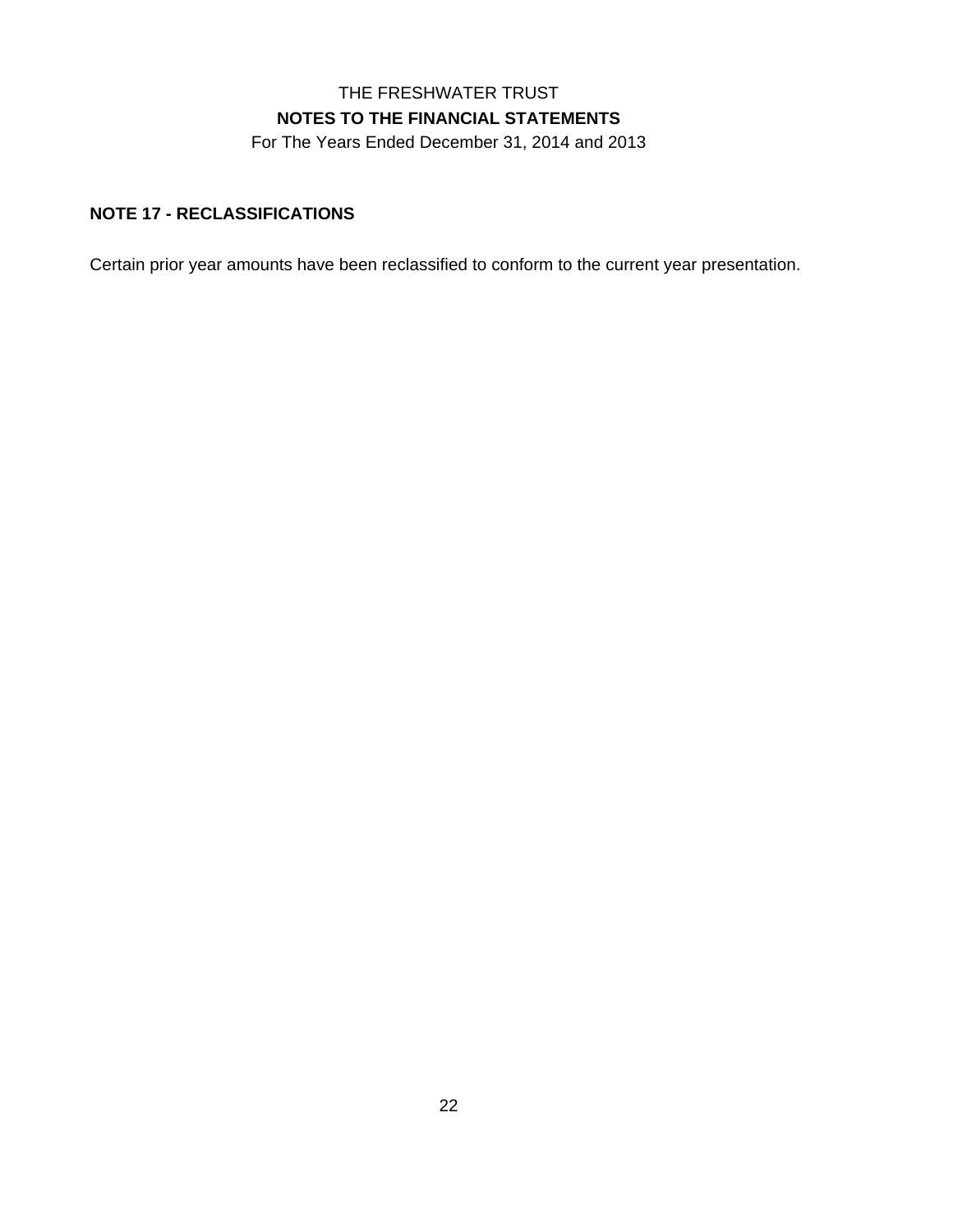### THE FRESHWATER TRUST**Schedule of Expenditures of Federal Awards** Year ended December 31, 2014

| <b>Federal Agency</b>                                                                                  | Pass<br><b>Through</b><br>Agency | <b>Federal Program Title</b>                      | <b>CFDA</b><br><b>Number</b> | <b>Grant Identification</b><br><b>Number</b> | <b>Expenditures</b> |
|--------------------------------------------------------------------------------------------------------|----------------------------------|---------------------------------------------------|------------------------------|----------------------------------------------|---------------------|
| National Fish & Wildlife Foundation                                                                    | <b>CBWTP</b>                     | Innovative Transactions to Restore Flow           | 00029462                     | 0201.13.039727                               | \$<br>135,906       |
| National Fish & Wildlife Foundation                                                                    | <b>CBWTP</b>                     | Innovative Transactions to Restore Flow           | 00029462                     | 0201.13.039728                               | 83,036              |
| National Fish & Wildlife Foundation                                                                    | <b>CBWTP</b>                     | Innovative Transactions to Restore Flow           | 00029462                     | 0201.15.045263                               | 37,370              |
| National Fish & Wildlife Foundation                                                                    | <b>CBWTP</b>                     | Innovative Transactions to Restore Flow           | 00029462                     | 0201.15.045269                               | 19,586              |
| National Fish & Wildlife Foundation                                                                    | <b>CBWTP</b>                     | Water Lease Payments - Columbia Basin             | 00029462                     | 0201.14.041234                               | 337,201             |
| National Fish & Wildlife Foundation                                                                    | <b>CBWTP</b>                     | Water Lease Payments - Accord Basin               | 00029462                     | 0201.14.041235                               | 697,873             |
| National Fish & Wildlife Foundation                                                                    | <b>CBWTP</b>                     | Water Lease Payments - Accord Basin               | 00029462                     | 0201.15.045269                               | 19,261              |
| <b>Total National Fish and Wildlife Foundation</b>                                                     |                                  |                                                   |                              |                                              | 1,330,233           |
| Bureau of Land Management                                                                              |                                  | Salmon River Habitat Restoration                  | 15.234                       | L13AC00128                                   | 168,995             |
| Bureau of Land Management                                                                              |                                  | <b>Wood River</b>                                 | 15.234                       | L08AC13825                                   | 281                 |
| Total Bureau of Land Management                                                                        |                                  |                                                   |                              |                                              | 169,276             |
| EcoTrust                                                                                               |                                  | <b>NOAA/USFS Salmon River Habitat Restoration</b> | N/A                          | 1210-E-OR_NFB                                | 24,145              |
| EcoTrust                                                                                               | <b>USFS</b>                      | <b>Still Creek Habitat Restoration</b>            | N/A                          | 1410-EP-OR-F                                 | 6,146               |
| EcoTrust                                                                                               | <b>USFS</b>                      | <b>Rudio Creek Habitat Restoration</b>            | N/A                          | 1415-TFT-OR-F                                | 28,500              |
| <b>Total EcoTrust</b>                                                                                  |                                  |                                                   |                              |                                              | 58,791              |
| <b>National Resources Conservation Service</b><br><b>Total National Resources Conservation Service</b> |                                  | <b>NW Environmental Markets Initiative</b>        | 10.912                       | 69-3A75-11-181                               | 57,162<br>57,162    |

See accompanying notes and accountant's report.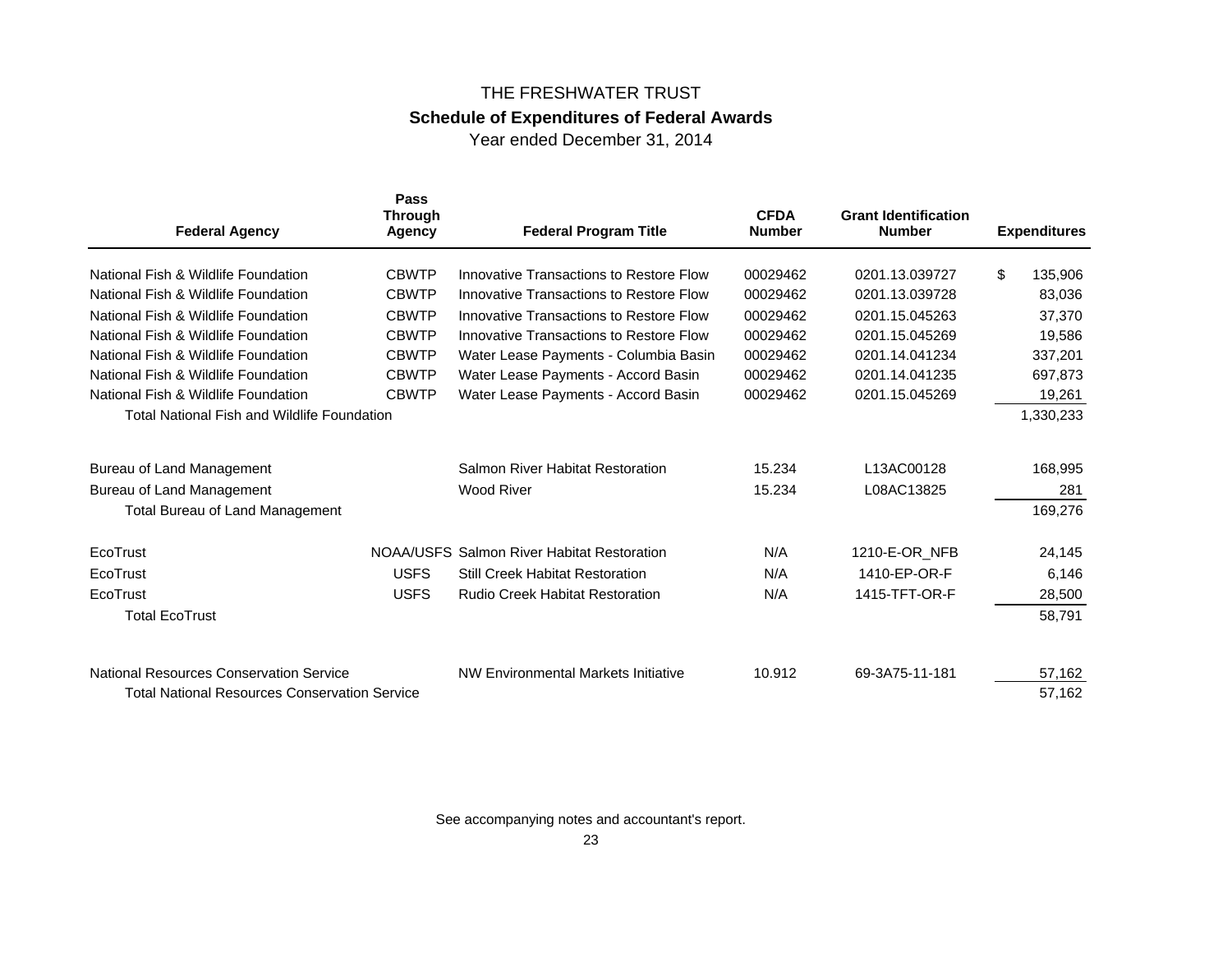### THE FRESHWATER TRUST**Schedule of Expenditures of Federal Awards** Year ended December 31, 2014

| <b>Federal Agency</b>                    | Pass<br>Through<br>Agency | <b>Federal Program Title</b>             | <b>CFDA</b><br><b>Number</b> | <b>Grant Identification</b><br><b>Number</b> | <b>Expenditures</b> |
|------------------------------------------|---------------------------|------------------------------------------|------------------------------|----------------------------------------------|---------------------|
| Bureau of Reclamation                    |                           | Rogue River Basin Restoration            | 15.517                       | R13AC13011                                   | 147,692             |
| Bureau of Reclamation                    |                           | Rogue River Basin Restoration            | 15.517                       | R14AC00029                                   | 161,705             |
| Bureau of Reclamation                    |                           | Rogue River Basin Restoration            | 15.517                       | R14AC00048                                   | 3,118               |
| Total U.S. Forest Service                |                           |                                          |                              |                                              | 312,515             |
| <b>OWEB/Pacific Coast Salmon Program</b> |                           | Upper Sandy River Habitat Restoration    | 11.438                       |                                              | 132,008             |
| <b>OWEB/Pacific Coast Salmon Program</b> |                           | Salmon River Post Flood Analysis         | 11.438                       |                                              | 25,183              |
|                                          |                           |                                          |                              |                                              | 157,191             |
| National Forest Foundation               |                           | <b>Still Creek Watershed Restoration</b> | 10.682                       | AG-608                                       | 29,894              |
|                                          |                           |                                          |                              |                                              | 29,894              |
| <b>Total Expenditures Federal Awards</b> |                           |                                          |                              |                                              | 2,115,062           |

See accompanying notes and accountant's report.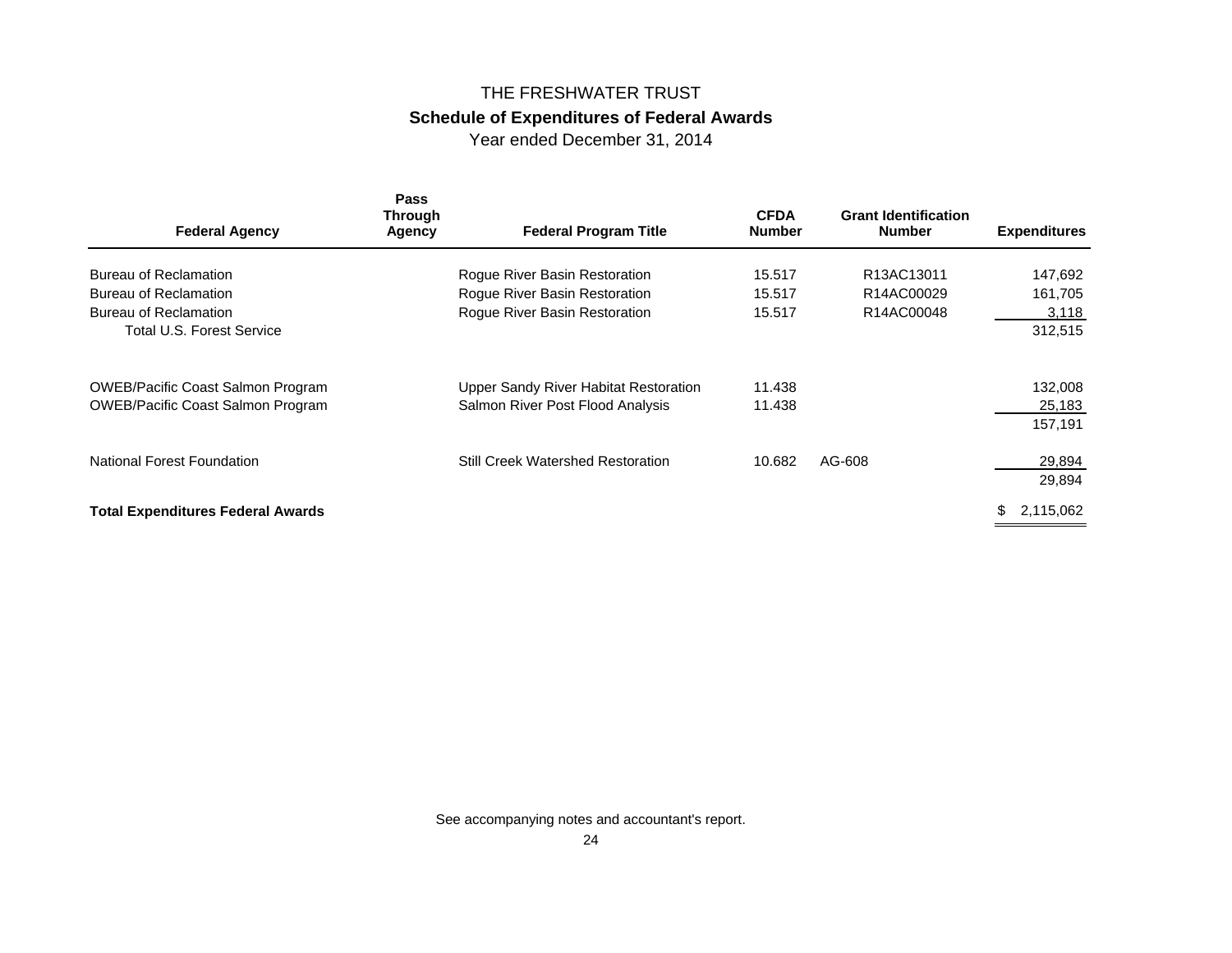#### **NOTE 1 - BASIS OF PRESENTATION**

The accompanying schedule of expenditures of federal awards includes the federal grant activity of The Freshwater Trust and is presented on the accrual basis of accounting. The information in this schedule is presented in accordance with the requirements of OMB Circular A-133, *Audits of States, Local Governments and Non-profit Organizations.*

| Total expenditures of federal awards<br>Non federal expenditures | 2,115,062<br>5.648.043 |
|------------------------------------------------------------------|------------------------|
| Total expenses per Statement of Activities                       | <u>7.763.105 </u>      |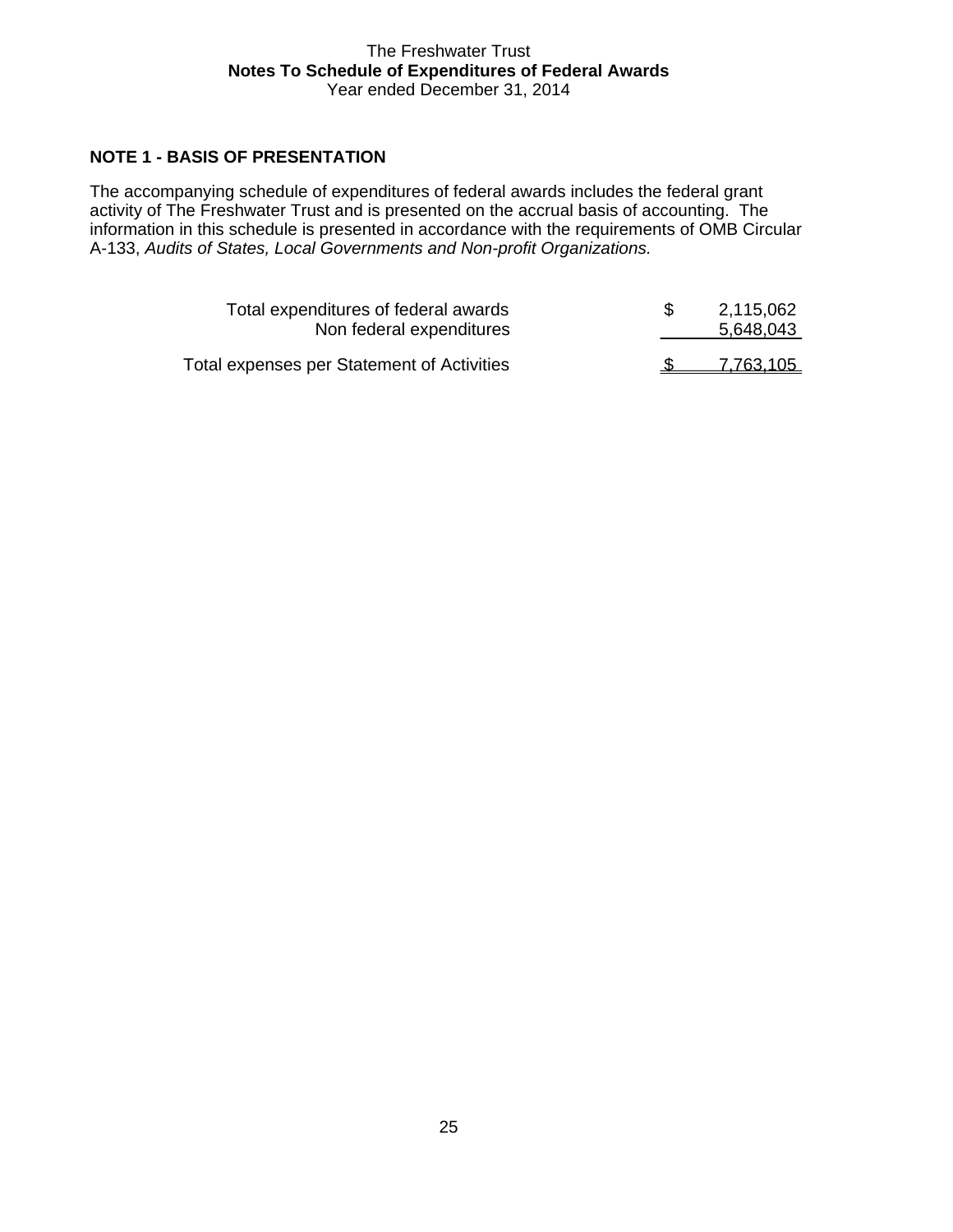

#### **INDEPENDENT AUDITOR'S REPORT ON INTERNAL CONTROL OVER FINANCIAL REPORTING AND ON COMPLIANCE AND OTHER MATTERS BASED ON AN AUDIT OF FINANCIAL STATEMENTS PERFORMED IN ACCORDANCE WITH** *GOVERNMENT AUDITING STANDARDS*

#### **To the Board of Directors of**

The Freshwater Trust

We have audited, in accordance with the auditing standards generally accepted in the United States of America and the standards applicable to financial audits contained in *Government Auditing Standards* issued by the Comptroller General of the United States, the financial statements of The Freshwater Trust (a nonprofit organization), which comprise the statement of financial position as of December 31, 2014, and the related statements of activities, and cash flows for the year then ended, and the related notes to the financial statements, and have issued our report thereon dated May 15, 2015.

#### **Internal Control Over Financial Reporting**

In planning and performing our audit of the financial statements, we considered The Freshwater Trust's internal control over financial reporting (internal control) to determine the audit procedures that are appropriate in the circumstances for the purpose of expressing our opinion on the financial statements, but not for the purpose of expressing an opinion on the effectiveness of The Freshwater Trust's internal control. Accordingly, we do not express an opinion on the effectiveness of The Freshwater Trust's internal control.

A *deficiency in internal control* exists when the design or operation of a control does not allow management or employees, in the normal course of performing their assigned functions, to prevent, or detect and correct, misstatements on a timely basis. A *material weakness* is a deficiency, or a combination of deficiencies, in internal control such that there is a reasonable possibility that a material misstatement of the entity's financial statements will not be prevented, or detected and corrected on a timely basis. A *significant deficiency* is a deficiency, or a combination of deficiencies, in internal control that is less severe than a material weakness, yet important enough to merit attention by those charged with governance.

Our consideration of internal control was for the limited purpose described in the first paragraph of this section and was not designed to identify all deficiencies in internal control that might be material weaknesses or significant deficiencies. Given these limitations, during our audit we did not identify any deficiencies in internal control that we consider to be material weaknesses. However, material weaknesses may exist that have not been identified.

### PRIOR + HART, LLC Certified Public Accountants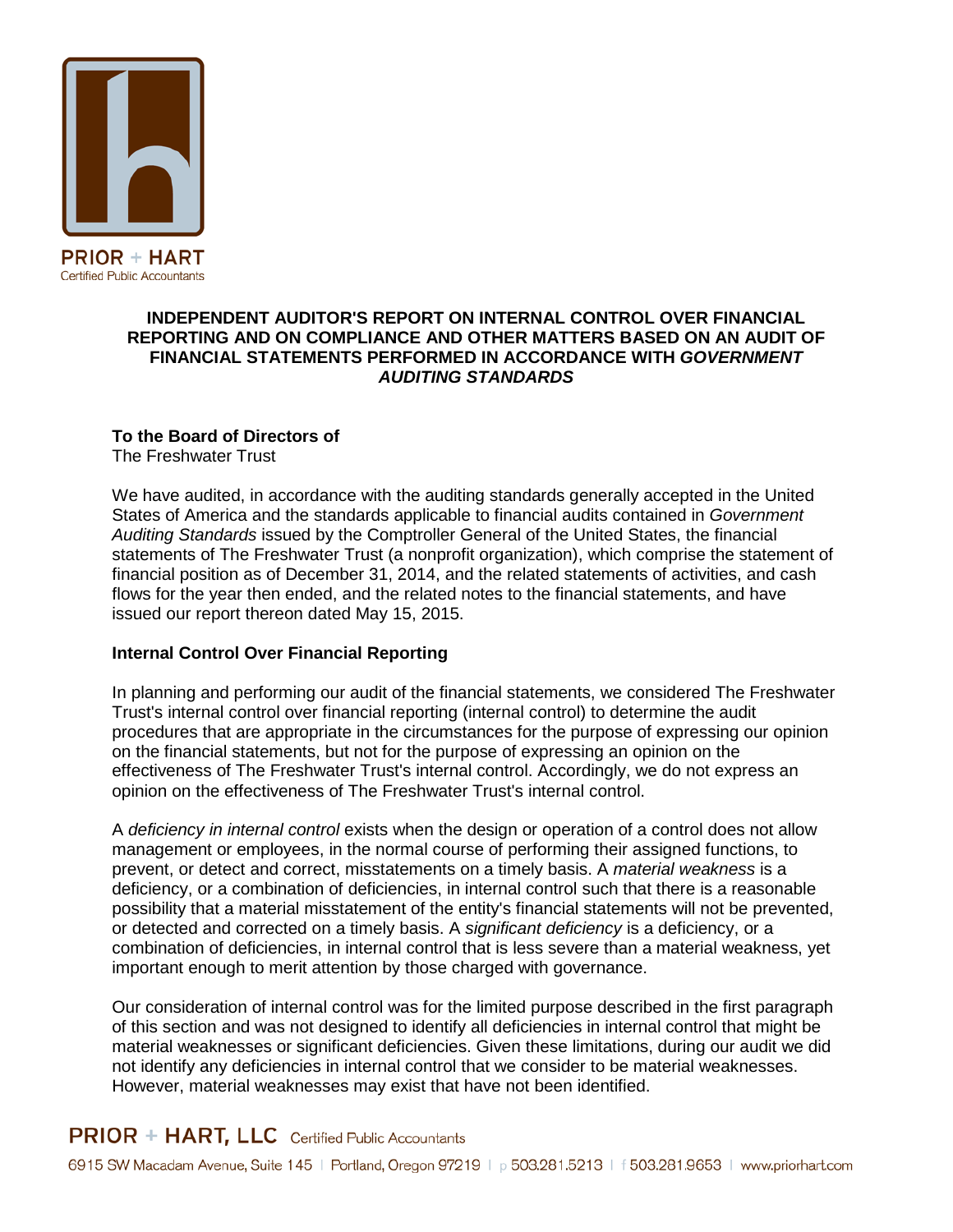#### **Compliance and Other Matters**

As part of obtaining reasonable assurance about whether The Freshwater Trust's financial statements are free from material misstatement, we performed tests of its compliance with certain provisions of laws, regulations, contracts, and grant agreements, noncompliance with which could have a direct and material effect on the determination of financial statement amounts. However, providing an opinion on compliance with those provisions was not an objective of our audit, and accordingly, we do not express such an opinion. The results of our tests disclosed no instances of noncompliance or other matters that are required to be reported under *Government Auditing Standards.*

#### **Purpose of this Report**

The purpose of this report is to describe the scope of our testing of internal control and compliance and the results of that testing, and not to provide an opinion on the effectiveness of the organization's internal control or on compliance. This report is an integral part of an audit performed in accordance with *Government Auditing Standards* in considering the organization's internal control and compliance. Accordingly, this communication is not suitable for any other purpose.

Prior + Hart, LLC

Certified Public Accountants

May 15, 2015 Portland, Oregon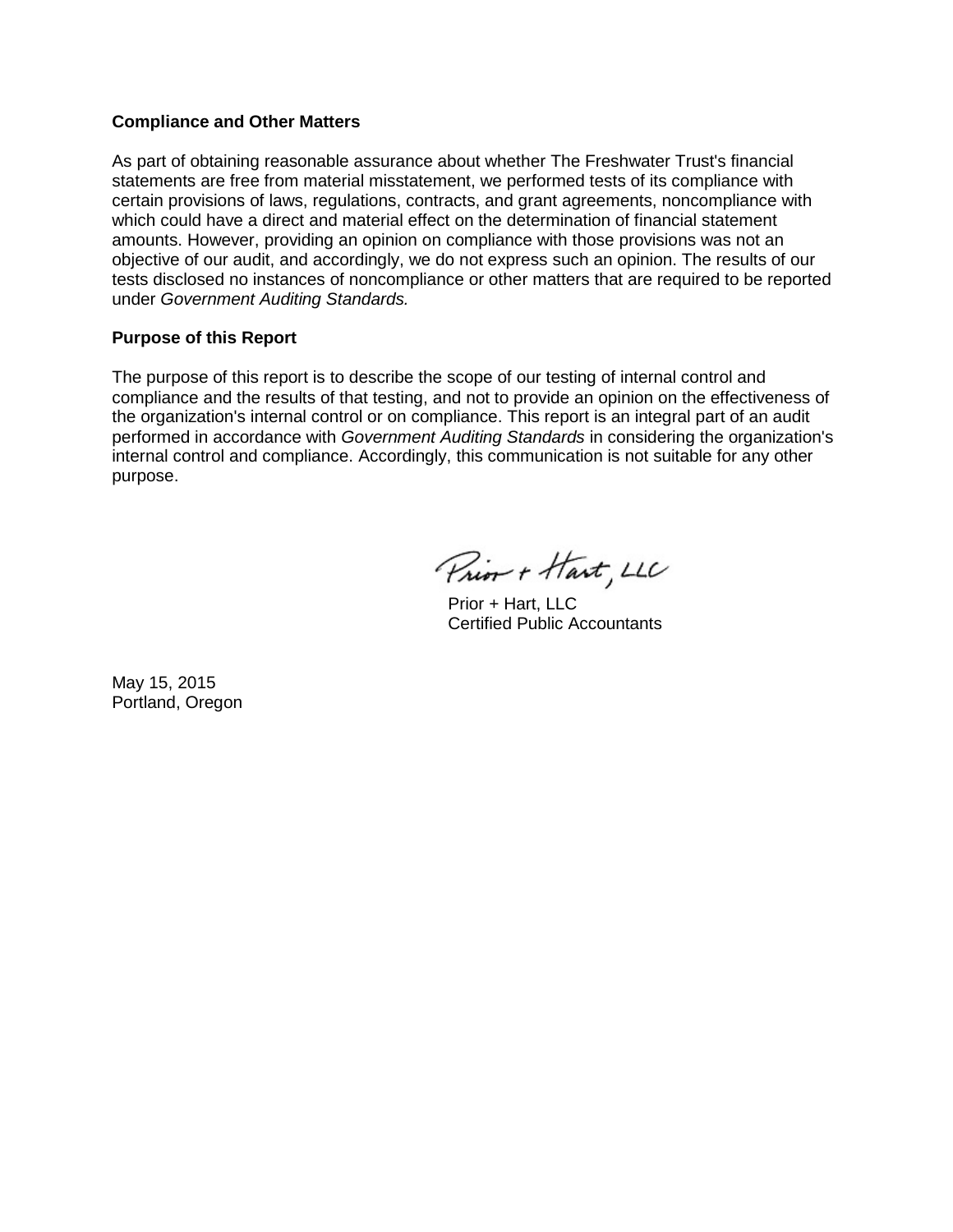

#### **INDEPENDENT AUDITOR'S REPORT ON COMPLIANCE FOR EACH MAJOR PROGRAM AND ON INTERNAL CONTROL OVER COMPLIANCE REQUIRED BY OMB CIRCULAR A-133**

**To the Board of Directors of** The Freshwater Trust

#### **Report on Compliance for Each Major Federal Program**

We have audited The Freshwater Trust's compliance with the types of compliance requirements described in the *OMB Circular A-133 Compliance Supplement* that could have a direct and material effect on each of The Freshwater Trust's major federal programs for the year ended December 31, 2014. The Freshwater Trust's major federal programs are identified in the summary of auditor's results section of the accompanying schedule of findings and questioned costs.

#### **Management's Responsibility**

Management is responsible for compliance with the requirements of laws, regulations, contracts, and grants applicable to its federal programs.

#### **Auditor's Responsibility**

Our responsibility is to express an opinion on compliance for each of The Freshwater Trust's major federal programs based on our audit of the types of compliance requirements referred to above. We conducted our audit of compliance in accordance with auditing standards generally accepted in the United States of America; the standards applicable to financial audits contained in *Government Auditing Standards*, issued by the Comptroller General of the United States; and OMB Circular A-133, *Audits of States, Local Governments, and Non-Profit Organizations.* Those standards and OMB Circular A-133 require that we plan and perform the audit to obtain reasonable assurance about whether noncompliance with the types of compliance requirements referred to above that could have a direct and material effect on a major federal program occurred. An audit includes examining, on a test basis, evidence about The Freshwater Trust's compliance with those requirements and performing such other procedures as we considered necessary in the circumstances.

We believe that our audit provides a reasonable basis for our opinion on compliance for each major federal program. However, our audit does not provide a legal determination of The Freshwater Trust's compliance.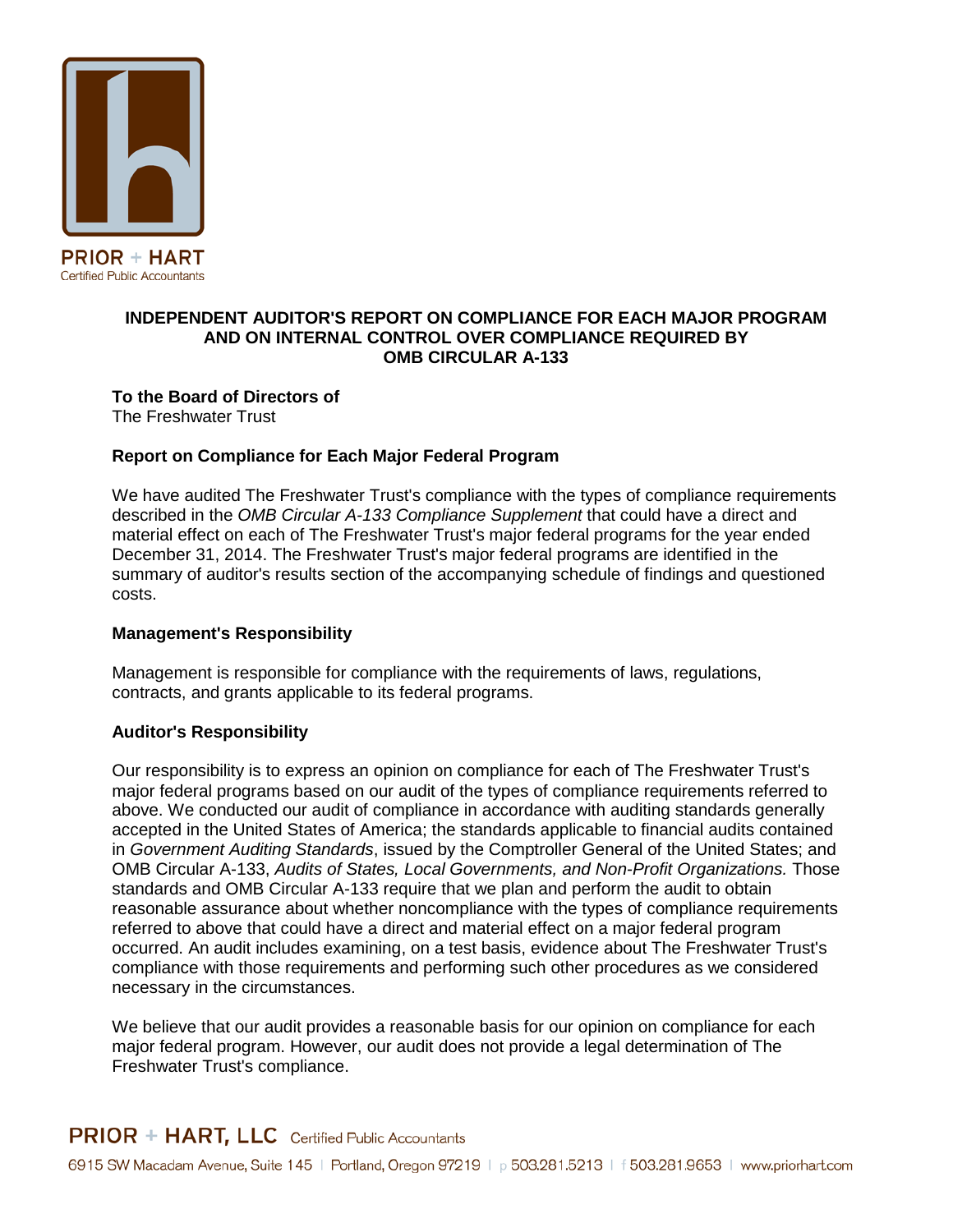#### **Opinion on Each Major Federal Program**

In our opinion, The Freshwater Trust complied, in all material respects, with the types of compliance requirements referred to above that could have a direct and material effect on each of its major federal programs for the year ended December 31, 2014.

#### **Report on Internal Control over Compliance**

Management of The Freshwater Trust is responsible for establishing and maintaining effective internal control over compliance with the types of compliance requirements referred to above. In planning and performing our audit of compliance, we considered The Freshwater Trust's internal control over compliance with the types of requirements that could have a direct and material effect on each major federal program in order to determine the auditing procedures that are appropriate in the circumstances for the purpose of expressing an opinion on compliance for each major federal program and to test and report on internal control over compliance in accordance with OMB Circular A-133, but not for the purpose of expressing an opinion on the effectiveness of internal control over compliance. Accordingly, we do not express an opinion on the effectiveness of The Freshwater Trust's internal control over compliance.

A *deficiency in internal control over compliance* exists when the design or operation of a control over compliance does not allow management or employees, in the normal course of performing their assigned functions, to prevent, or detect and correct, noncompliance with a type of compliance requirement of a federal program on a timely basis. A *material weakness in internal control over compliance* is a deficiency, or combination of deficiencies, in internal control over compliance, such that there is a reasonable possibility that material noncompliance with a type of compliance requirement of a federal program will not be prevented, or detected and corrected, on a timely basis. A *significant deficiency in internal control over compliance* is a deficiency, or a combination of deficiencies, in internal control over compliance with a type of compliance requirement of a federal program that is less severe than a material weakness in internal control over compliance, yet important enough to merit attention by those charged with governance.

Our consideration of internal control over compliance was for the limited purpose described in the first paragraph of this section and was not designed to identify all deficiencies in internal control over compliance that might be material weaknesses or significant deficiencies. We did not identify any deficiencies in internal control over compliance that we consider to be material weaknesses. However, material weaknesses may exist that have not been identified.

The purpose of this report on internal control over compliance is solely to describe the scope of our testing of internal control over compliance and the results of that testing based on the requirements of OMB Circular A-133. Accordingly, this report is not suitable for any other purpose.

Prior + Hart, LLC

Certified Public Accountants

May 15, 2015 Portland, Oregon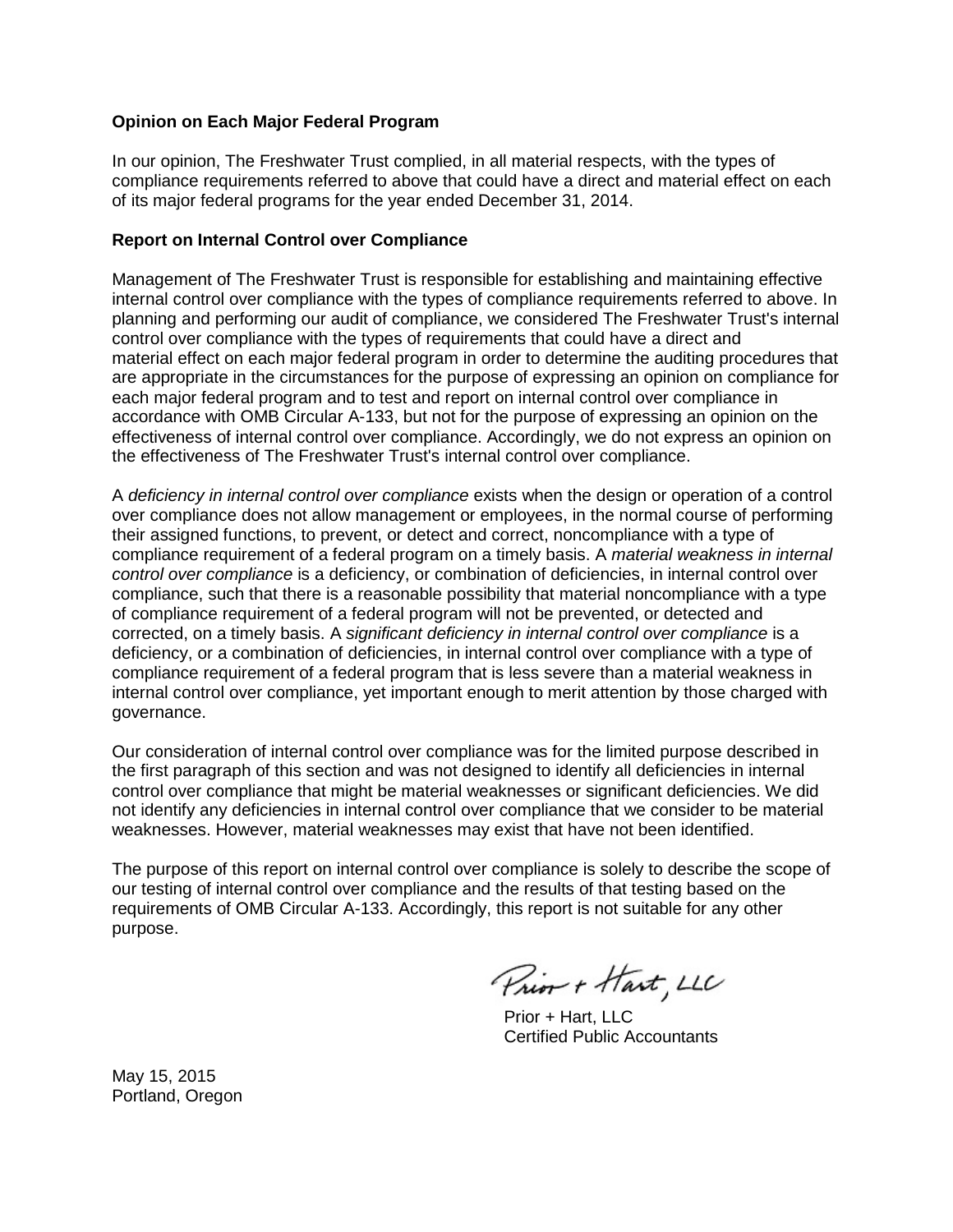## The Freshwater Trust **Schedule of Findings and Questioned Costs**

Year ended December 31, 2014

### **Section I - Summary of Auditor's Results**

#### *Financial Statements*

| Type of auditors' report issued:                                                                                           | <b>Unmodified</b>                                            |            |                        |                                                 |
|----------------------------------------------------------------------------------------------------------------------------|--------------------------------------------------------------|------------|------------------------|-------------------------------------------------|
| Internal control over financial reporting:                                                                                 |                                                              |            |                        |                                                 |
| * Material weaknesses identified?<br>* Significant deficiencies identified not<br>considered to be material weaknesses?    |                                                              | yes<br>yes | Х<br>X                 | no<br>no                                        |
| Noncompliance material to financial<br>statements noted?                                                                   |                                                              | yes        | X                      | no                                              |
| <b>Federal Awards</b>                                                                                                      |                                                              |            |                        |                                                 |
| Internal control over major programs:                                                                                      |                                                              |            |                        |                                                 |
| * Material weaknesses identified?                                                                                          |                                                              | yes        | X                      | no                                              |
| * Significant deficiencies identified not<br>considered to be material weaknesses?                                         |                                                              | yes        | X.                     | none reported                                   |
| Type of auditors' report issued on compliance<br>for major programs:                                                       |                                                              |            | <b>Unmodified</b>      |                                                 |
| Any audit findings disclosed that are required<br>to be reported in accordance with OMB<br>Circular A-133, Section 510(a)? |                                                              | yes        | х                      | no                                              |
| Identification of major programs:                                                                                          |                                                              |            |                        |                                                 |
| <b>CFDA Number</b>                                                                                                         |                                                              |            | <b>Federal Program</b> |                                                 |
| 00029462<br>00029462<br>15.517                                                                                             | <b>Water Lease Payments</b><br>Rogue River Basin Restoration |            |                        | <b>Innovative Transactions to Restore Flows</b> |
| Dollar threshold used to distinguish between<br>Type A and Type B programs:                                                |                                                              |            | \$300,000              |                                                 |
| Auditee qualifies as low-risk auditee:                                                                                     | X                                                            | yes        |                        | no                                              |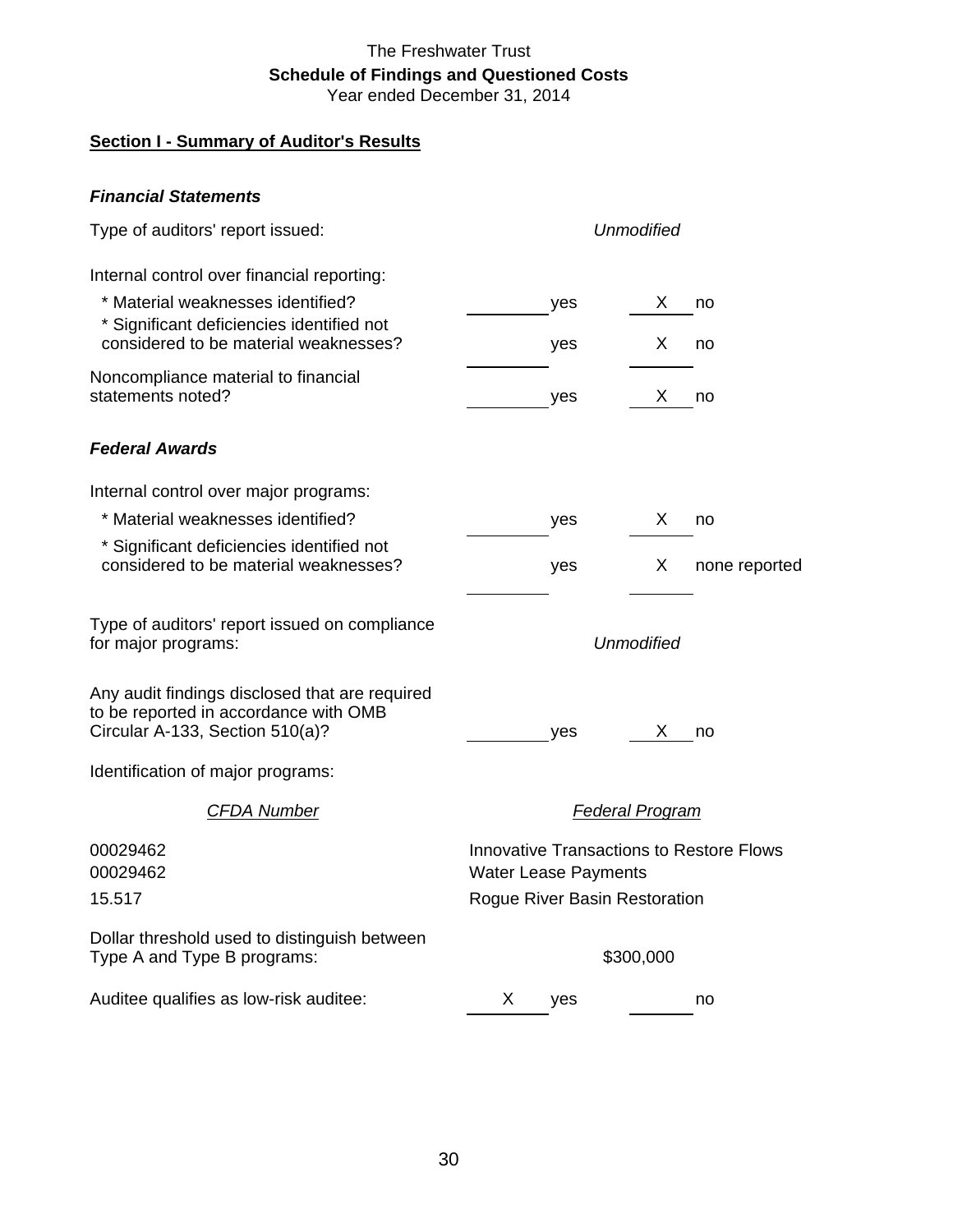### The Freshwater Trust **Schedule of Findings and Questioned Costs** Year ended December 31, 2014

### **Section II - Financial Statement Findings**

None.